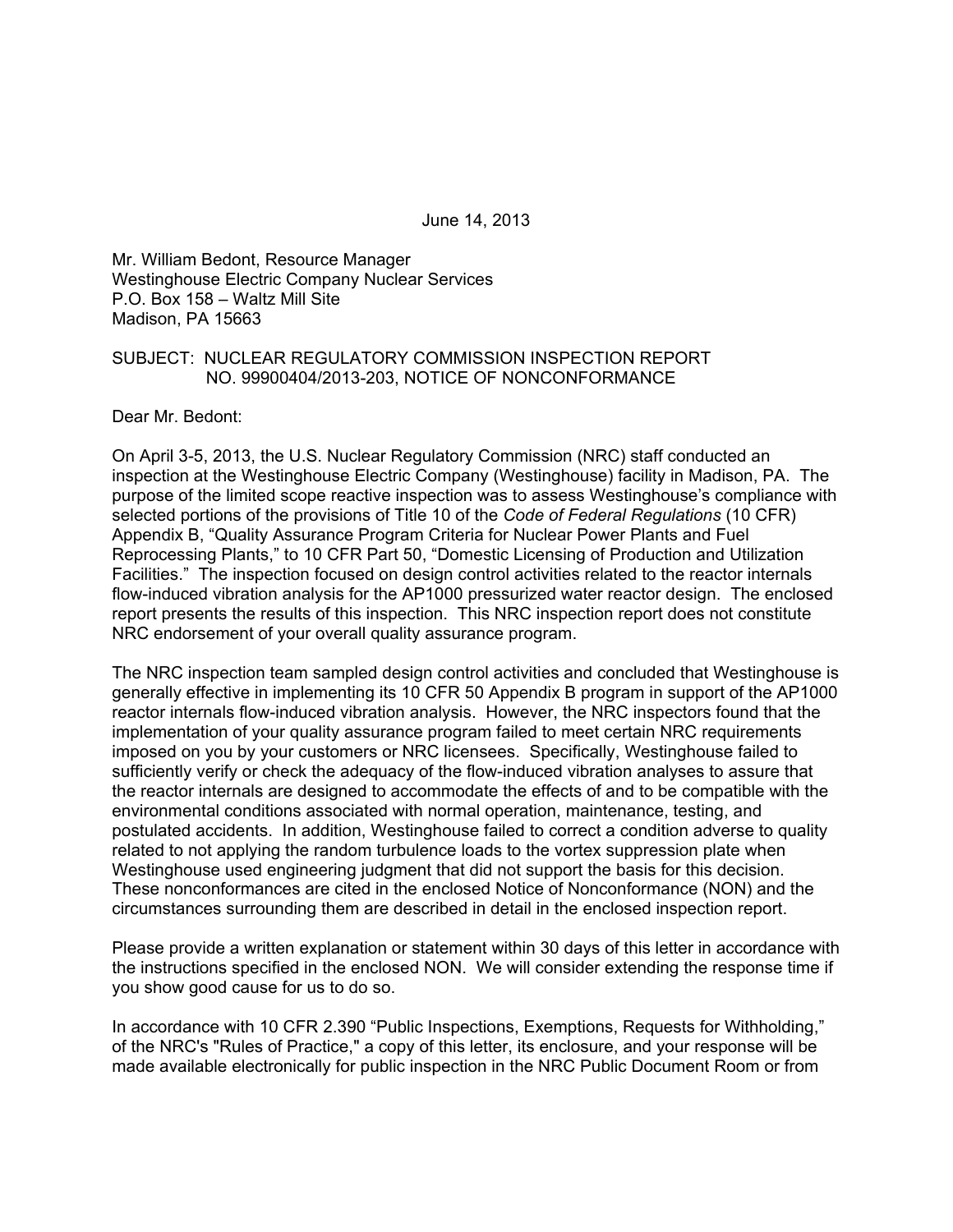#### $W.$  Bedont  $-2 -$

the NRC's Agencywide Documents Access and Management System, accessible from the NRC Web site at http://www.nrc.gov/reading-rm/adams.html. To the extent possible, your response should not include any personal privacy, proprietary, or safeguards information so that it can be made available to the Public without redaction. If personal privacy or proprietary information is necessary to provide an acceptable response, then please provide a bracketed copy of your response that identifies the information that should be protected and a redacted copy of your response that deletes such information. If you request that such material is withheld from public disclosure, you must specifically identify the portions of your response that you seek to have withheld and provide in detail the bases for your claim (e.g., explain why the disclosure of information will create an unwarranted invasion of personal privacy or provide the information required by 10 CFR 2.390(b) to support a request for withholding confidential commercial or financial information). If safeguards information is necessary to provide an acceptable response, please provide the level of protection described in 10 CFR 73.21 "Protection of Safeguards Information: Performance Requirements."

Sincerely,

#### */RA/*

Edward H. Roach, Chief Mechanical Vendor Branch Division of Construction Inspection and Operational Programs Office of New Reactors

Docket No. 99900404

Enclosures:

- 1. Notice of Nonconformance
- 2. Inspection Report No. 99900404/2013-203 and Attachment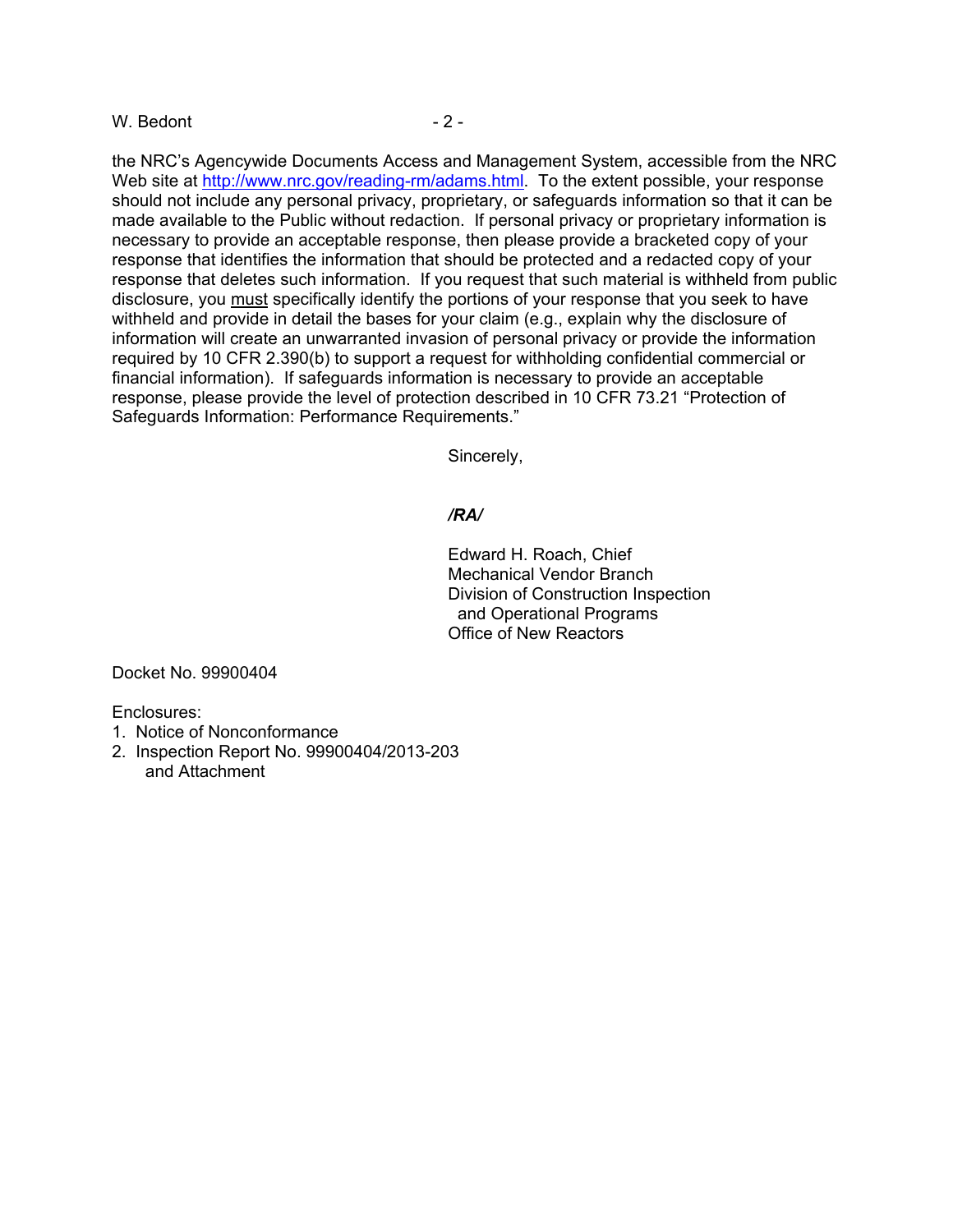#### $W.$  Bedont  $-2$  -

the NRC's Agencywide Documents Access and Management System, accessible from the NRC Web site at http://www.nrc.gov/reading-rm/adams.html. To the extent possible, your response should not include any personal privacy, proprietary, or safeguards information so that it can be made available to the Public without redaction. If personal privacy or proprietary information is necessary to provide an acceptable response, then please provide a bracketed copy of your response that identifies the information that should be protected and a redacted copy of your response that deletes such information. If you request that such material is withheld from public disclosure, you must specifically identify the portions of your response that you seek to have withheld and provide in detail the bases for your claim (e.g., explain why the disclosure of information will create an unwarranted invasion of personal privacy or provide the information required by 10 CFR 2.390(b) to support a request for withholding confidential commercial or financial information). If safeguards information is necessary to provide an acceptable response, please provide the level of protection described in 10 CFR 73.21 "Protection of Safeguards Information: Performance Requirements."

Sincerely,

#### */RA/*

Edward H. Roach, Chief Mechanical Vendor Branch Division of Construction Inspection and Operational Programs Office of New Reactors

Docket No. 99900404

Enclosures:

- 1. Notice of Nonconformance
- 2. Inspection Report No. 99900404/2013-203 and Attachment

DISTRIBUTION: RidsNroDcipCEVB RidsNroDcipCMVB RidsNroDcip **JColaccino** ASakadales bedontwj@westinghouse.com

| <b>ADAMS Accession No.: ML13134A147</b> |            | *concurred via email |               | <b>NRC-001</b> |               |
|-----------------------------------------|------------|----------------------|---------------|----------------|---------------|
| <b>OFFICE</b>                           | NRO/DF/FMB | NRO/DCIP/CMVB        | NRO/DCIP/CMVB | NRO/DCIP/CAFB  | NRO/DCIP/CMVB |
| <b>NAME</b>                             | YWong *    | SCrane               | RMcIntyre     | TFrve          | ERoach        |
| <b>DATE</b>                             | 05/14/2013 | 05/14/2013           | 05/16/2013    | 05/17/2013     | 06/14/2013    |
|                                         |            |                      |               |                |               |

**OFFICIAL RECORD COPY**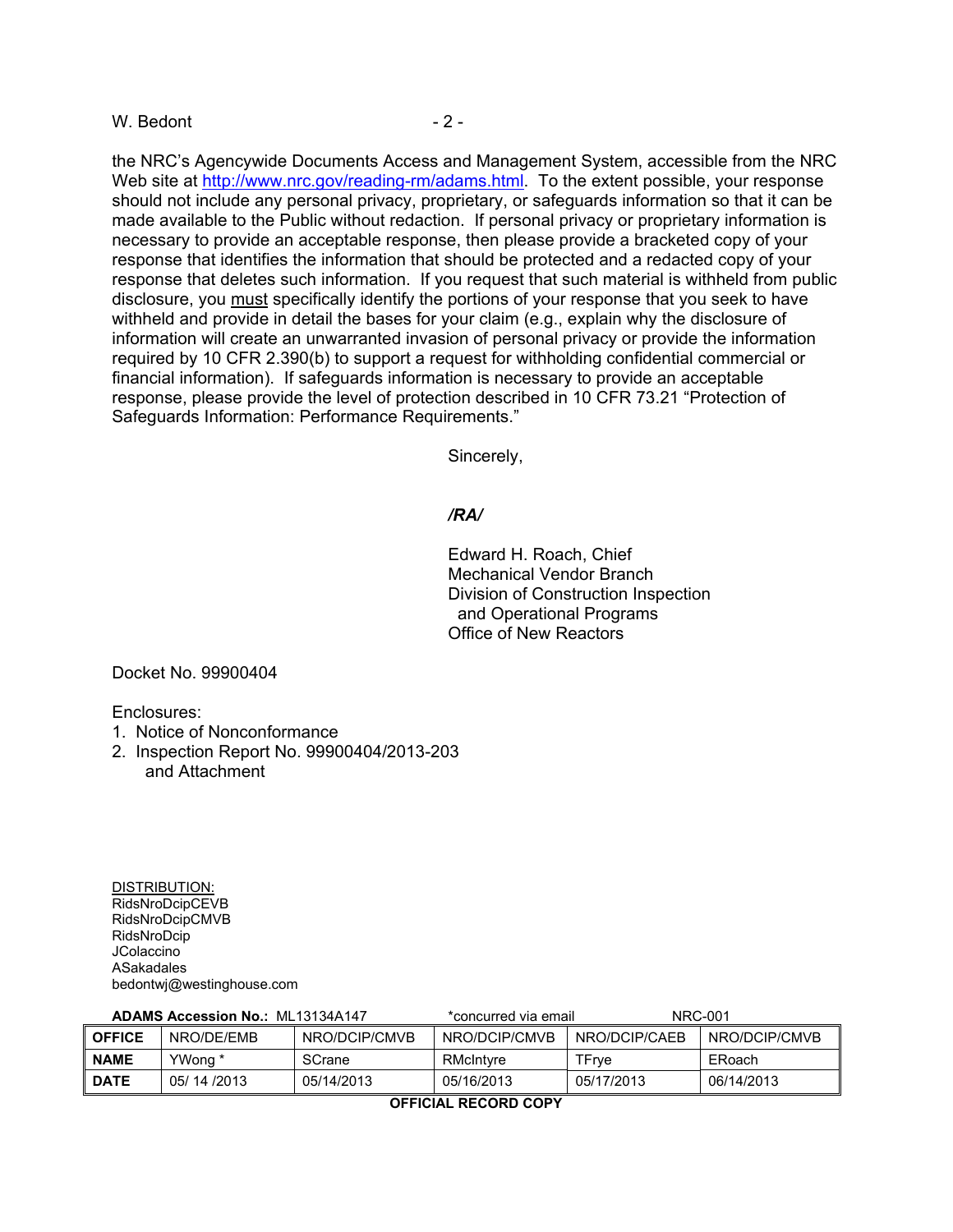### **NOTICE OF NONCONFORMANCE**

Westinghouse Electric Company Docket No.: 99900404 Inspection Report No.: 99900404/2013-203

Based on the results of a Nuclear Regulatory Commission (NRC) inspection conducted at the Westinghouse Waltz Mill (Westinghouse) facility in Madison, PA, on April 3 -5, 2013, certain activities were not conducted in accordance with NRC requirements, which were contractually imposed on Westinghouse by its customers:

A. Criterion III, "Design Control," of Appendix B, "Quality Assurance Program Criteria for Nuclear Power Plants and Fuel Reprocessing Plants," to 10 CFR 50 states, in part, that the design control measures shall provide for verifying or checking the adequacy of design, such as by the performance of design reviews, by the use of alternate or simplified calculational methods, or by the performance of a suitable testing program.

 Contrary to the above, as of April 5, 2013, Westinghouse failed to sufficiently verify or check the adequacy of the flow-induced vibration analyses to assure that the reactor internals are designed to accommodate the effects of and to be compatible with the environmental conditions associated with normal operation, maintenance, testing, and postulated accidents. Specifically, Westinghouse failed to adequately address the 15% difference between the core barrel first beam mode frequencies in the reactor coolant pump (RCP) reactor equipment system model (RESM) and the random turbulence RESM, which is greater than the 10% industry accepted standard. The RCP RESM and the random turbulence RESM results are used to predict the high cycle fatigue stress of reactor vessel internal components and to ensure that the high cycle fatigue stress endurance limits in the 1998 Edition of the American Society of Mechanical Engineers Boiler and Pressure Vessel Code, Mandatory Appendix I, Figure I-9.2.2, "Design Fatigue Curves for Austenitic Steels, Nickel-Chromium-Iron Alloy, Nickel-Iron-Chromium Alloy, and Nickel-Copper Alloy for Sa ≤ 28.2 ksi, for Temperatures Not Exceeding 800°F" are met. In addition, the 10% and 3.5% frequency sweeps applied around the RCP forcing frequencies in the RCP pulsation analysis to account for uncertainties in pump speed, fluid density, and sound speed do not cover the 15% uncertainty core barrel first beam mode frequencies in the two RESMs.

This issue has been identified as Nonconformance 99900404/2013-203-01.

B. Criterion XVI, "Corrective Action," of Appendix B, to 10 CFR 50 states, in part, that measures shall be established to assure that conditions adverse to quality, such as failures, malfunctions, deficiencies, deviations, defective material and equipment, and nonconformances are promptly identified and corrected.

 Contrary to the above, as of April 5, 2013, Westinghouse failed to correct a condition adverse to quality. Specifically, Westinghouse used incorrect engineering judgment to close Corrective Action Process (CAPs) Issue Report (IR) 12-286-W001, which addressed not applying random turbulence loads to the base plate in the random turbulence RESM. Westinghouse closed CAPs IR 12-286-W001 and revised the calculation note in APP-MI01-S3C-331, Rev. 3, "Flow-Induced Vibration (FIV) of the AP1000 Vortex Suppression Plate and Secondary Core Support Structures," based on engineering judgment that assumed additional conservatism in the analysis that did not exist. Westinghouse asserted that applying the random turbulence pressure load in the upwards and downwards direction to the vortex suppression plate would effectively double the applied load, which it did not.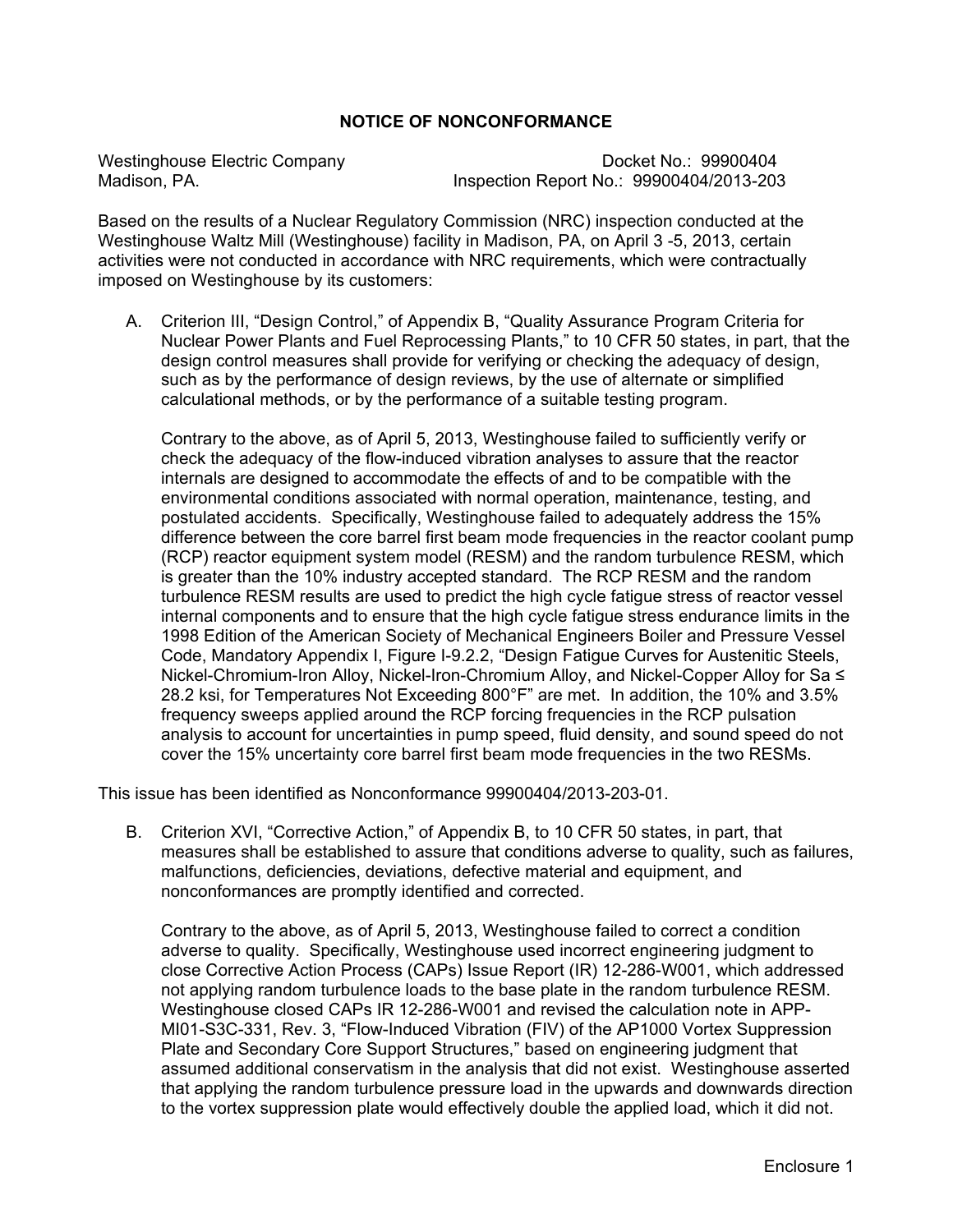This issue has been identified as Nonconformance 99900404/2013-203-02.

Please provide a written statement or explanation to the U.S. Nuclear Regulatory Commission, ATTN: Document Control Desk, Washington, DC 20555-0001, with a copy to the Chief, Mechanical Vendor Branch, Division of Construction Inspection and Operational Programs, Office of New Reactors, within 30 days of the date of the letter transmitting this Notice of Nonconformance. This reply should be clearly marked as a "Reply to a Notice of Nonconformance" and should include for each noncompliance: (1) the reason for the noncompliance, or if contested, the basis for disputing the noncompliance; (2) the corrective steps that have been taken and the results achieved; (3) the corrective steps that will be taken to avoid noncompliance; and (4) the date when your corrective action will be completed. Where good cause is shown, the NRC will consider extending the response time.

Because your response will be made available electronically for public inspection in the NRC Public Document Room or from the NRC's Agencywide Documents Access and Management System, which is accessible from the NRC Web site at http://www.nrc.gov/reading-rm/adams.html, to the extent possible, it should not include any personal privacy, proprietary, or Safeguards Information so that it can be made available to the public without redaction. If personal privacy or proprietary information is necessary to provide an acceptable response, then please provide a bracketed copy of your response that identifies the information that should be protected and a redacted copy of your response that deletes such information. If you request that such material be withheld, you must specifically identify the portions of your response that you seek to have withheld and provide in detail the bases for your claim of withholding (e.g., explain why the disclosure of information will create an unwarranted invasion of personal privacy or provide the information required by 10 CFR 2.390(b) to support a request for withholding confidential commercial or financial information). If Safeguards Information is necessary to provide an acceptable response, please provide the level of protection described in 10 CFR 73.21, "Protection of Safeguards Information: Performance Requirements."

Dated this the 14th day of June 2013.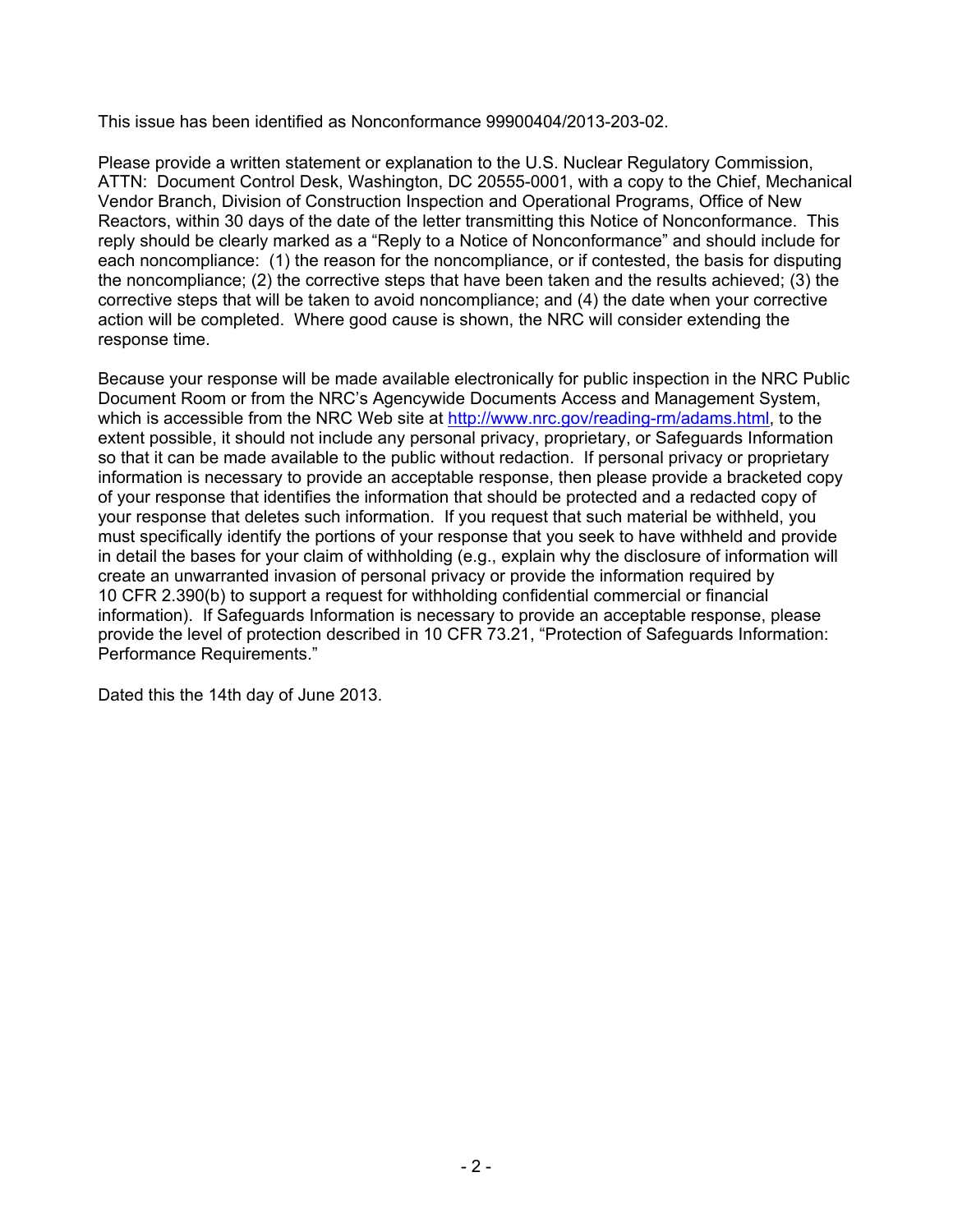#### **U.S. NUCLEAR REGULATORY COMMISSION OFFICE OF NEW REACTORS DIVISION OF CONSTRUCTION INSPECTION AND OPERATIONAL PROGRAMS VENDOR INSPECTION REPORT**

| Docket No.:                       | 99900404                                                                                                                                                                                                                                                                                                            |                                                                                 |  |
|-----------------------------------|---------------------------------------------------------------------------------------------------------------------------------------------------------------------------------------------------------------------------------------------------------------------------------------------------------------------|---------------------------------------------------------------------------------|--|
| Report No.:                       | 99900404/2013-203                                                                                                                                                                                                                                                                                                   |                                                                                 |  |
| Vendor:                           | <b>Westinghouse Electric Company Nuclear Services</b><br>P.O. Box 158 - Waltz Mill Site<br>Madison, PA 15663                                                                                                                                                                                                        |                                                                                 |  |
| Vendor Contact:                   | Mr. William Bedont<br>Process Manager<br>Telephone: (724) 722-6731<br>E-mailbedontwj@westinghouse.com                                                                                                                                                                                                               |                                                                                 |  |
| <b>Nuclear Industry Activity:</b> | Westinghouse Electric Company (Westinghouse) holds a design<br>certificate for the AP1000 and is responsible for detailed design<br>and testing for safety-related components to be used in AP1000<br>plants. The detailed design includes reactor vessel internals<br>vibration tests, calculations, and analyses. |                                                                                 |  |
| <b>Inspection Dates:</b>          | April 3 -5, 2013                                                                                                                                                                                                                                                                                                    |                                                                                 |  |
| Inspectors:                       | <b>Richard McIntyre</b><br>Samantha Crane<br>Yuken Wong                                                                                                                                                                                                                                                             | NRO/DCIP/CMVB, Team Leader<br>NRO/DCIP/CMVB<br>NRO/DC/EMB, Technical Specialist |  |
| Approved by:                      | Edward H. Roach, Chief<br><b>Mechanical Vendor Branch</b><br>Division of Construction Inspection<br>and Operational Programs<br>Office of New Reactors                                                                                                                                                              |                                                                                 |  |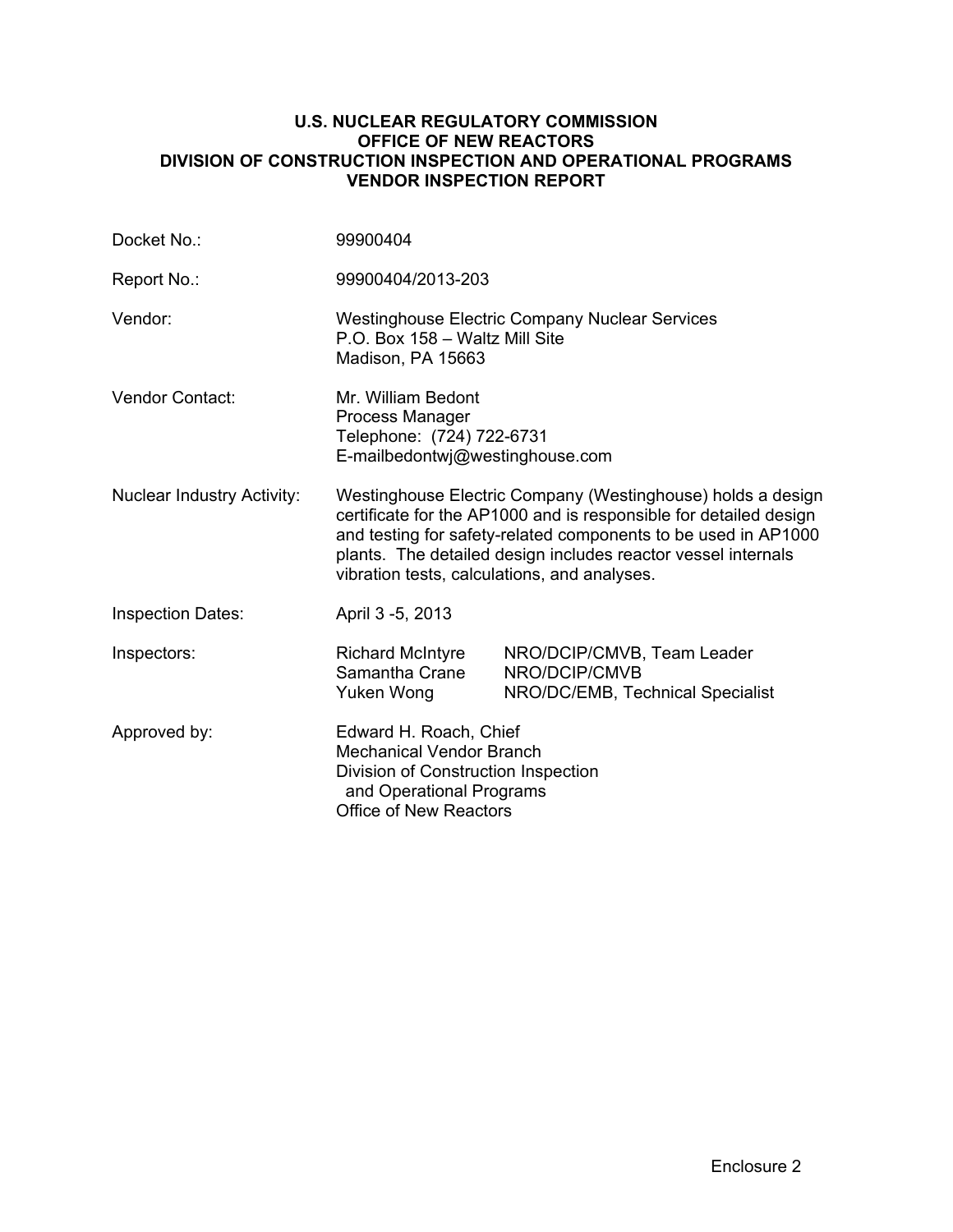### **EXECUTIVE SUMMARY**

#### Westinghouse Electric Company 99900404/2013-203

The U.S. Nuclear Regulatory Commission (NRC) inspection focused on the implementation of the Westinghouse Electric Company (Westinghouse) design control process as it pertains to addressing the effects of design changes on the AP1000 reactor internals flow induced vibration (FIV) analyses. The purpose of this inspection was to verify that Westinghouse implemented an adequate quality assurance (QA) program in support of FIV analyses that complied with the requirements of Appendix B, "Quality Assurance Criteria for Nuclear Power Plants and Fuel Reprocessing Plants," of Title 10 of the *Code of Federal Regulations* (10 CFR) Part 50, "Domestic Licensing of Production and Utilization Facilities." The NRC inspectors conducted the inspection at the Westinghouse facility in Madison, PA, on April 3-5, 2013.

During this inspection, the NRC inspection team followed-up on specific issues relating to the technical adequacy of the reactor internals FIV analyses that were identified in several corrective action process (CAP) issue reports (IR): CAPs IR 12-286-W003, 13-045-M035, 12-285-M038, 12-286-W001, 13-029-M049, and 13-072-M014. These CAPs document the Westinghouse engineering judgment used to justify not including certain design changes in the reactor internals FIV analyses, as well as specific issues related to the adequacy of the reactor internals FIV analyses The NRC inspection team interviewed Westinghouse technical staff and reviewed associated calculations, design reports, analyses, and test reports to verify that all design changes to the reactor internals were sufficiently modeled or evaluated, and the FIV loads are adequately addressed in the analyses. Prior to the inspection, the NRC inspection team electronically submitted a number of questions related to the AP1000 comprehensive vibration assessment program (CVAP) to be used to focus the inspection. The questions are included in attachment to this inspection report.

The following regulations served as the bases for the NRC inspection:

• Appendix B of 10 CFR Part 50

During the conduct of this inspection, the NRC inspectors implemented Inspection Procedure (IP) 43003, "Reactive Inspections of Nuclear Vendors."

The NRC inspectors determined that Westinghouse's responses adequately addressed the 17 questions identified in the attachment to this inspection report. With the exception of Nonconformance 99900404/2013-203-01, Westinghouse was able to quantitatively demonstrate the soundness of its engineering judgment used to justify not including certain design changes and loads in the flow induced vibration analysis. For licensees that reference the approved AP1000 design, the NRC staff will have the opportunity to evaluate the AP1000 CVAP predictive analysis prior to preoperational reactor internals flow-induced vibration testing.

Nonconformance 99900404/2013-203-01 was issued for Westinghouse's failure to verify the adequacy of the following models and tests used to predict the AP1000 reactor internals dynamic response: the reactor coolant pump reactor equipment system model (RESM) and the random turbulence RESM. Nonconformance 99900404/2013-203-02 was issued for Westinghouse's failure to correct a condition adverse to quality related to not applying the random turbulence loads to the base plate when Westinghouse used engineering judgment that did not support the basis for this decision.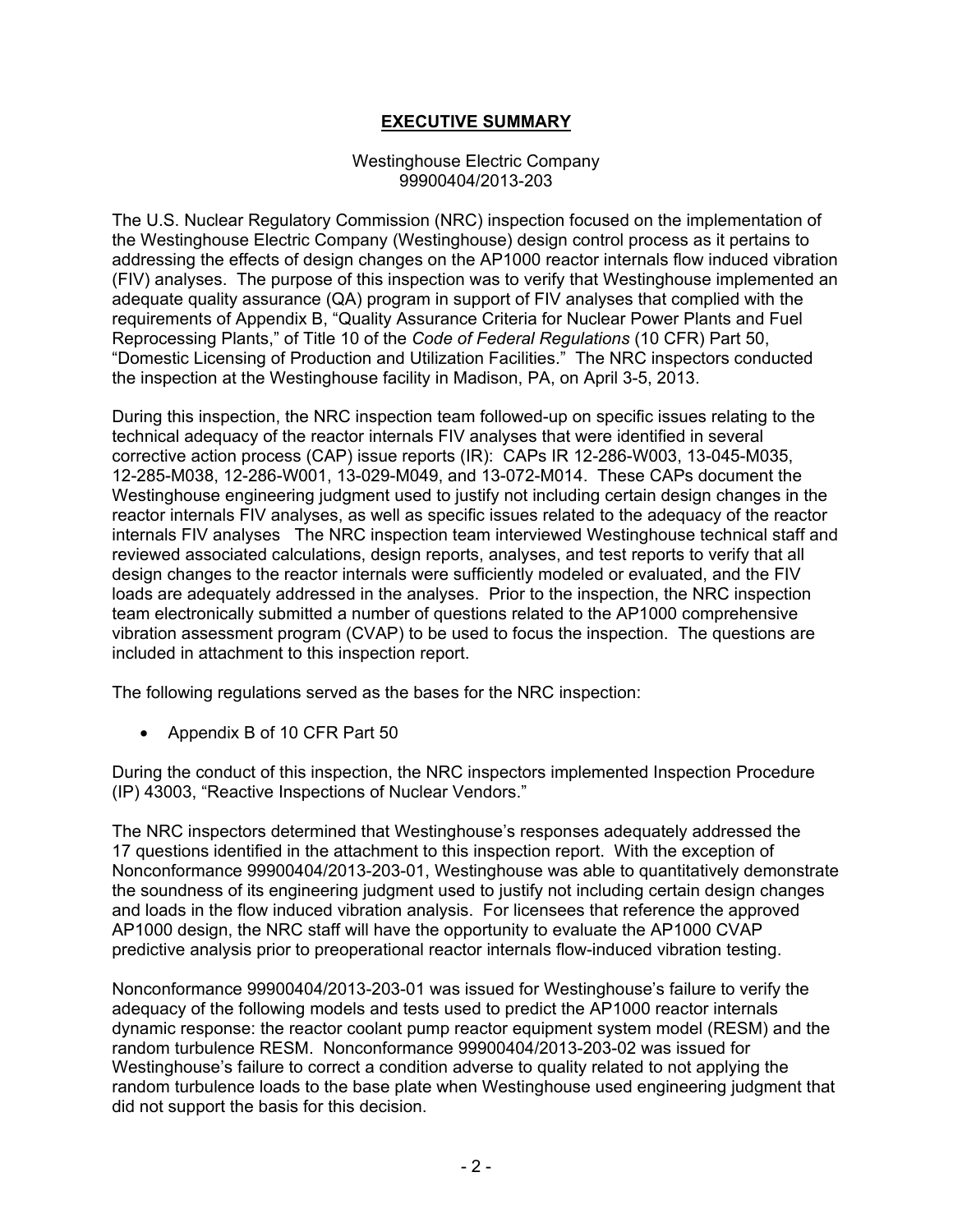# **REPORT DETAILS**

#### 1. Design Control

#### a. Inspection Scope

The inspectors reviewed the implementation of the Westinghouse design control process as it pertains to addressing the effects of reactor internals design changes on flowinduced vibration (FIV) analyses. The inspectors interviewed Westinghouse personnel and reviewed relevant documentation to ensure that Westinghouse addressed the 17 questions identified in the attachment to this inspection report. The documents reviewed by the inspectors are also included in the attachment to this inspection report.

#### b. Observations and Findings

#### b.1 Design Changes in the Reactor Equipment System Models (RESM) for the Reactor Coolant Pump (RCP) Pulsation Analysis and Random Turbulence Analysis

The NRC inspectors interviewed Westinghouse staff to determine the major design changes made to the AP1000 reactor internals since 2003. The changes include:

- Change in the core shroud design details
- Increase in reactor vessel inner diameter below the nozzles
- Addition of reactor vessel flow skirt
- Incorporation of instrumentation grid assembly (IGA)
- Relocation of radial support keys from 45° locations to the cardinal axes

The NRC inspectors interviewed the Westinghouse staff to determine if the random turbulence Reactor Equipment System Models (RESM) includes the design changes describe above. The NRC inspectors reviewed the RESM for the Reactor Coolant Pump (RCP) pulsation analysis presented in Revision 2 of APP-RXS-M3C-029, "AP1000 RVI RCP-Induced Vibration," and CAPs IR 12-285-M038, to verify that the design changes were either incorporated into the RCP RESM or that evaluations and analyses were performed that provided adequate justification for not including the design changes in the RCP RESM.

To address the NRC inspectors' concerns identified during the inspection with regards to the engineering justification for not including all of the design changes in the RCP RESM, Westinghouse performed a sensitivity study to assess the analyses results that included the reactor vessel inside diameter increase, incorporation of the IGA, and the addition of flow skirt design changes to the RCP RESM.

The sensitivity study indicates that with the design changes incorporated, the core barrel first beam mode frequency increased 2%. In the modeling of the hot functional test using the100% pump speed condition, the core barrel flange RCP pulsation-induced shear load increased 7%, while the combined random turbulence and RCP pulsation shear loads increased by 2%. The secondary core support structures (SCSS) analysis, APP-MI01-S3C-331, Rev. 3, "Flow-Induced Vibration (FIV) of the AP1000 Vortex Suppression Plate and Secondary Core Support Structures," is based on the response of the lower core support plate (LCSP). As a result of incorporating the design changes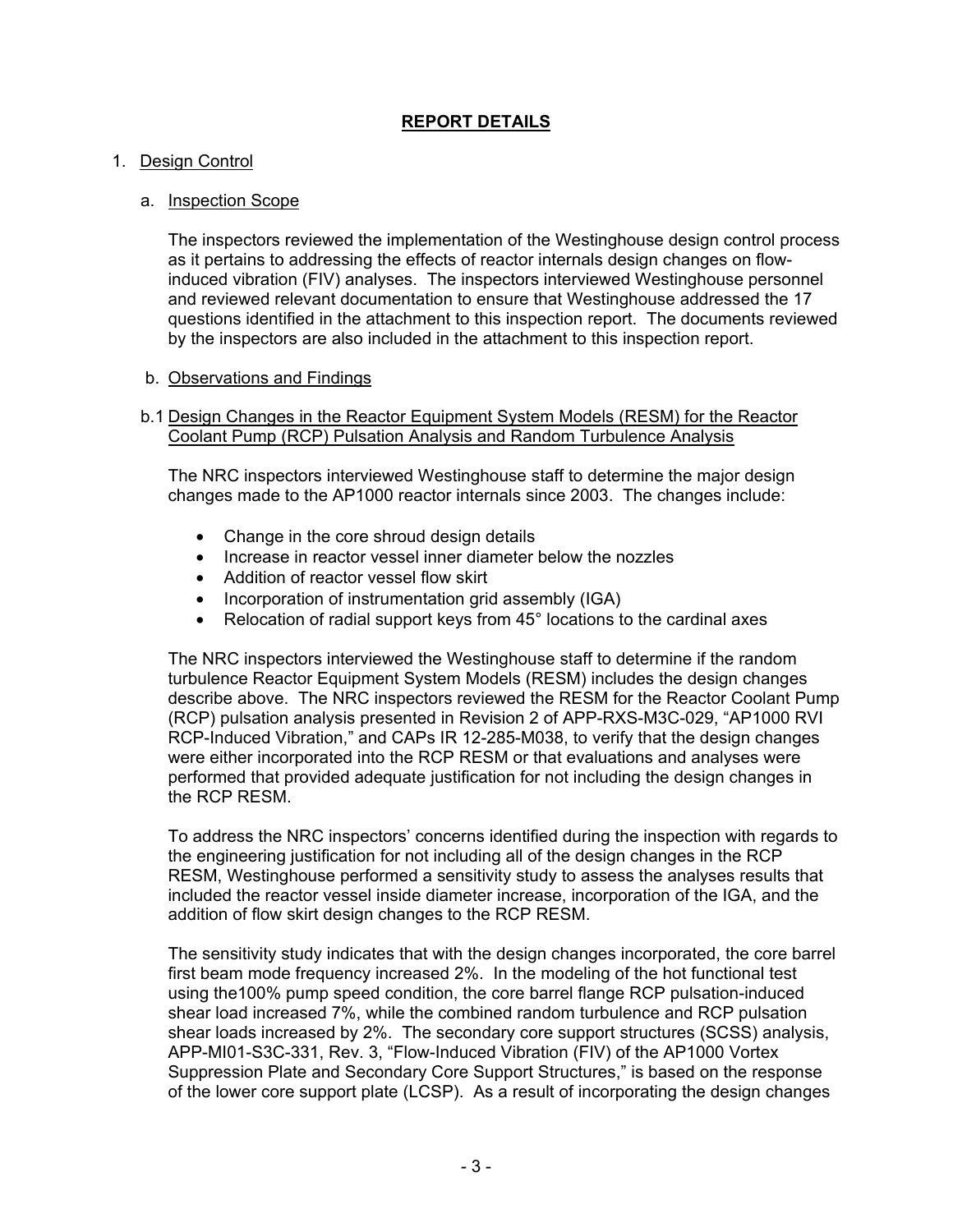in the analysis, the displacement of the LCSP at the second pump harmonics increased approximately 13% in the horizontal direction and 5% in the vertical direction. In determining the impact of this increase, all pump frequencies were compared to the natural frequencies of the SCSS for the first three modes, and found that they do not coincide when the 10 percent frequency sweep is included. To further demonstrate that the increases are insignificant, an explicit analysis was performed and documented in Revision 0 of CN-ARIDA-13-5, "AP1000 RVI RCP-Induced Vibration with Updated Design Changes" to show that the force and moment reactions increased a maximum of 3 percent and 2 percent, respectively. Therefore, Westinghouse concluded that including the design changes does not significantly affect the results.

The NRC inspectors determined that the sensitivity study provides quantitative results to demonstrate with reasonable assurance that the design changes will not cause the reactor internal components to exceed the Mandatory Appendix I fatigue limits in Section III of the American Society of Mechanical Engineers (ASME) Boiler and Pressure Vessel Code (Code). Additionally, in other assessments discussed later in this report, Westinghouse showed that fatigue stress margin increased when actual FIV loads were applied. No findings of significance were identified.

#### b.2 The first core barrel beam mode frequency difference between the RCP RESM and the Random Turbulence RESM

The NRC inspectors reviewed the RCP RESM results described in APP-RXS-M3C-029, Rev. 2, "AP1000 RVI RCP-Induced Vibration", the random turbulence RESM results presented in APP-MI01-S3C-107, Rev. 1, "AP1000 RESM – Flow-Induced Vibration Response Analysis," and the  $1/7<sup>th</sup>$  scale test documented in APFIV-DRT-B21-MV006, Rev. 0, "AP1000 Scale Model Testing FIV Test Report," to verify that the RCP RESM and random turbulence RESM were accurate in predicting the AP1000 reactor internals dynamic response. The core barrel first beam mode frequency in the RCP RESM of 8.4 Hz is 15% higher than the frequency in the random turbulence RESM of 7.3 Hz. In addition, the core barrel first beam mode frequency in the RCP RESM is 11% higher than the frequency in the 1/7 scale test of 7.57 Hz. Westinghouse stated that the frequency of the core barrel first beam mode is well below the first discrete pump frequency (e.g., first pump harmonic frequency at 100% flow is approximately 30 Hz) and therefore the difference in the core barrel first beam mode in the RCP RESM and the random turbulence RESM will have a negligible impact on the core barrel response in the RCP loadings.

The NRC inspectors noted that the acoustic forcing function development in APP-RXS-M3C-303, Rev. 0, "Calculation of Pump-Induced Pulsation Loads for AP1000 Reactor Vessel Internals," includes a frequency sweep around the RCP forcing frequencies to account for uncertainties in pump speed, fluid density, and sound speed. For isothermal reactor coolant system conditions such as hot standby, the frequency sweep is +/-3.5%. The frequency sweep at the normal operating conditions is +/-10%. Westinghouse stated that the basis for using the frequency sweep of +/-3.5% for the isothermal condition is less uncertainty in the pump speed, sound speed, and fluid property.

The NRC inspectors identified that the core barrel first beam mode frequency differs significantly between the RCP RESM and the random turbulence RESM. In addition, the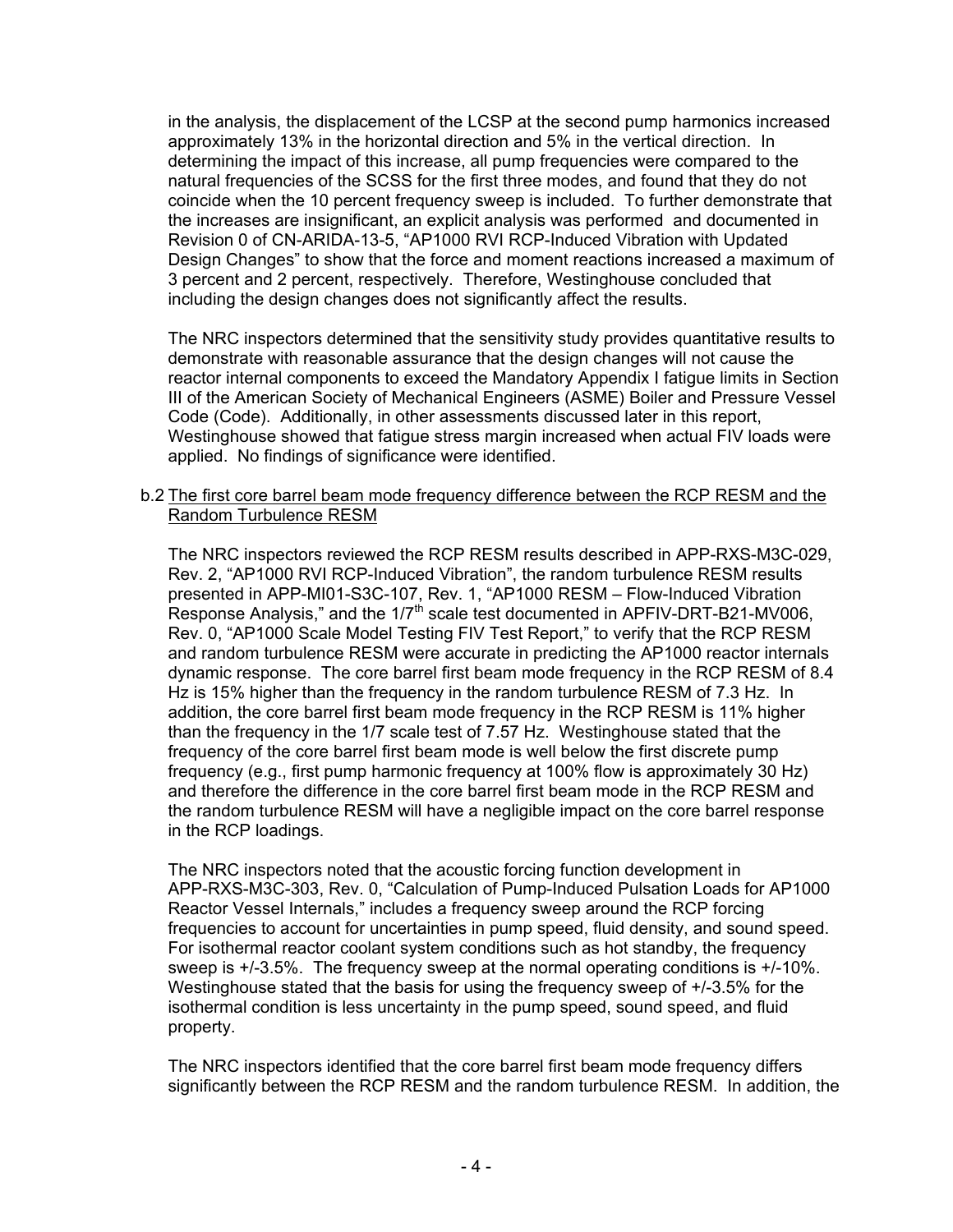NRC inspectors identified that the 3.5% frequency sweep for isothermal RCS conditions is less than the accepted industry standard 10% frequency sweep.

To address the NRC inspectors' concerns, Westinghouse performed a sensitivity study to assess the impact of the frequency variation on the analysis results. The sensitivity study included the design changes discussed in section 1.b.1 above. In the sensitivity study, the core first beam mode frequency in the RCP RESM increased by 2%, thus adding to the frequency difference between RCP RESM and random turbulence RESM frequency predictions.

The greater than 15% difference in the core barrel first beam mode for the two RESMs, which is more than the industry accepted standard of 10%, indicates that RESMs may contain modeling errors. In addition, the 10% and 3.5% frequency sweeps applied in the RCP pulsation analysis do not cover the 15% uncertainty in the two RESMs. The NRC inspectors identified this issue as Nonconformance 99900404/2013-203-01 for failure to verify or check the adequacy of the design. For licensees that reference the approved AP1000 design, the NRC will have the opportunity to evaluate the CVAP predictive analysis prior to preoperational reactor internals flow-induced vibration testing.

#### b.3 Core Barrel Displacement at Lower Core Support Plate (LCSP)

The NRC inspectors reviewed CAPs IR 12-286-W003 to verify that Westinghouse appropriately addressed the issue regarding core barrel displacement at the LCSP being smaller than the displacement at the core barrel mid-span elevation in the random turbulence RESM. CAPs IR 12-286-W003 had been previously closed based on the conclusion that the model was behaving as expected using the forcing functions that were applied, and that similar behavior was observed when the core barrel response at the LCSP in the RESM was compared to the response in the 1/7 scale test.

In February 2013, after CAPs IR 12-286-W003 was closed, Westinghouse discovered an error in the methods used to apply the forcing functions to the core barrel, reactor vessel, and reactor vessel lower head in Revision 1 of APP-MI01-S3C-107. All turbulence power spectral density (PSD) loads on these components were inadvertently applied in-phase. Applying the loads in-phase enhanced the shell mode response of the core barrel, while suppressing the beam mode response. Thus, the core barrel shell mode response and the beam mode response were inaccurate in a non-conservative manner.

Additionally, Westinghouse discovered data errors in the Toshiba  $1/7<sup>th</sup>$  scale test report, APFIV-DRT-B21-MV006, Revision 0, "AP1000 Scale Model Testing FIV Test Report," caused by faulty sensor charge amplifiers. Westinghouse stated that the raw accelerometer data from the Toshiba  $1/7<sup>th</sup>$  scale test report are integrated to obtain the core barrel displacement. The Toshiba  $1/7<sup>th</sup>$  scale test data error led to the conclusion that the core barrel displacement at the LCSP is smaller than the core barrel wall displacement at mid-span elevation. The test results, including the core barrel displacements, are documented in the Westinghouse test report for the  $1/7<sup>th</sup>$  scale test.

Westinghouse took immediate corrective action and opened CAPs IR 13-045-M035 to address the forcing function application in the random turbulence RESM. Preliminary results with corrected turbulence loadings indicate that the core barrel beam mode is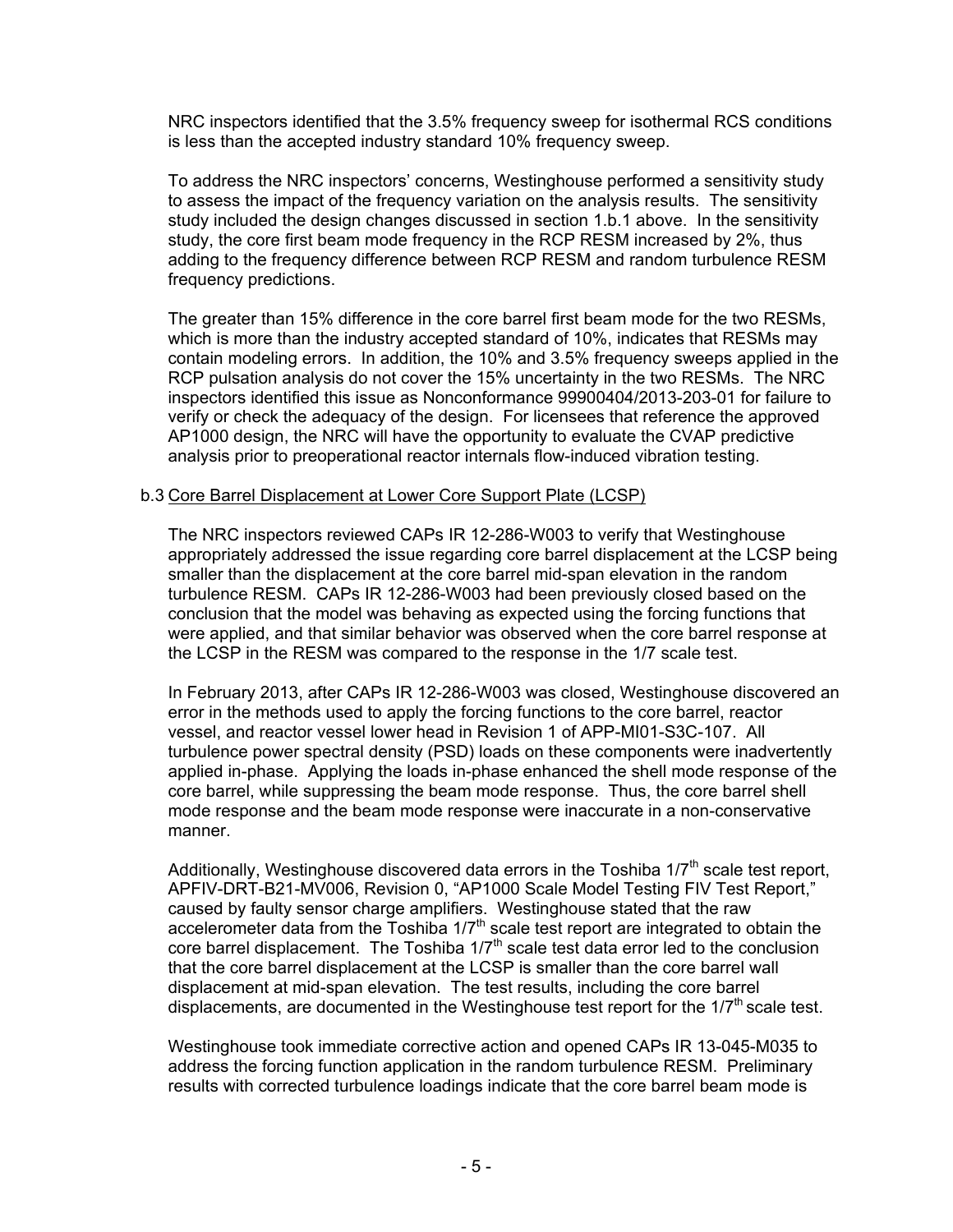dominant and the core barrel response is now consistent with past test data. Review of these results and the potential impact on design and CVAP analyses are ongoing.

#### b.4 RCP Pulsation Loads on the SCSS Columns, Energy Absorbers and Base Plate

The NRC inspectors reviewed APP-MI01-S3C-331, Rev. 3, "Flow-Induced Vibration (FIV) of the AP1000 Vortex Suppression Plate and Secondary Core Support Structures," that documents the RCP pulsation loads on the SCSS, including the energy absorbers and base plate, to verify that the RCP pulsation loadings are insignificant for the SCSS compared to the total FIV loadings, which are dominated by random turbulence. The analysis considers RCP pulsation loadings applied to the vortex suppression plate (VSP) only. The sensitivity analyses in APP-MI01-S3C-331 show that the increase in reaction loads would be negligible if RCP loadings were applied to the SCSS columns in addition to the VSP. Westinghouse stated that applying RCP pulsation loadings to the energy absorbers and base plate is expected to result in a negligible increase in reactions. This assertion is based on the results of the sensitivity analysis in APP-MI01-S3C-331 with the loadings applied to the columns, as well as engineering judgment that the acoustic pressures acting on the energy absorbers and base plate would generally be lower than those acting on the VSP or columns. A subsequent sensitivity study that includes all the actual RCP pulsation loads and random turbulence loads determined that the results do not change significantly. The sensitivity study for the SCSS component is further discussed in Section 1.b.5 of this report.

To address the NRC inspectors' concerns identified during the inspection with respect to whether the natural frequencies of the SCSS are outside the RCP forcing frequencies for the bounding operating conditions, Westinghouse performed a sensitivity study that included all design changes. The sensitivity study compared the natural frequencies of the SCSS to the RCP forcing frequencies for the bounding conditions. In the sensitivity study, the RCP RESM predicted that the SCSS natural frequencies for the first 3 modes are outside of all RCP frequencies, including the 10 percent frequency sweep. No issues of significance were identified.

### b.5 Random Turbulence Loads on VSP and Base Plate

The NRC inspectors reviewed CAPs IR 12-286-W001 to verify that the justification for not including the random turbulence loads applied to the base plate was appropriately dispositioned. The CAPs IR resolution states: "A discussion was incorporated into Section H.2 of APP-MI01-S3C-331 Rev. 3 that states the random turbulence pressure load was applied in the upwards and downwards directions to the VSP, which effectively doubles the load applied to the VSP. Given that the area of the base plate is much smaller than the area of the VSP, applying the pressure PSD to the VSP and base plate in a single direction, rather than to the VSP in both the upward and downward directions would result in an overall lower force applied to the SCSS."

Westinghouse clarified that alternating PSD random turbulence loadings acting on both the top and bottom surfaces of the VSP are considered in the current SCSS analysis in APP-MI01-S3C-331, Rev. 3. While the bottom surface is expected to experience lower loadings due to lower velocities in the region of the lower head, the random turbulence PSD loadings in the analysis are conservatively applied with the same magnitude to both surfaces of the VSP. The VSP is analyzed with PSD load cases applied separately in the upward and downward directions. Each load case imposes fully-reversing loads on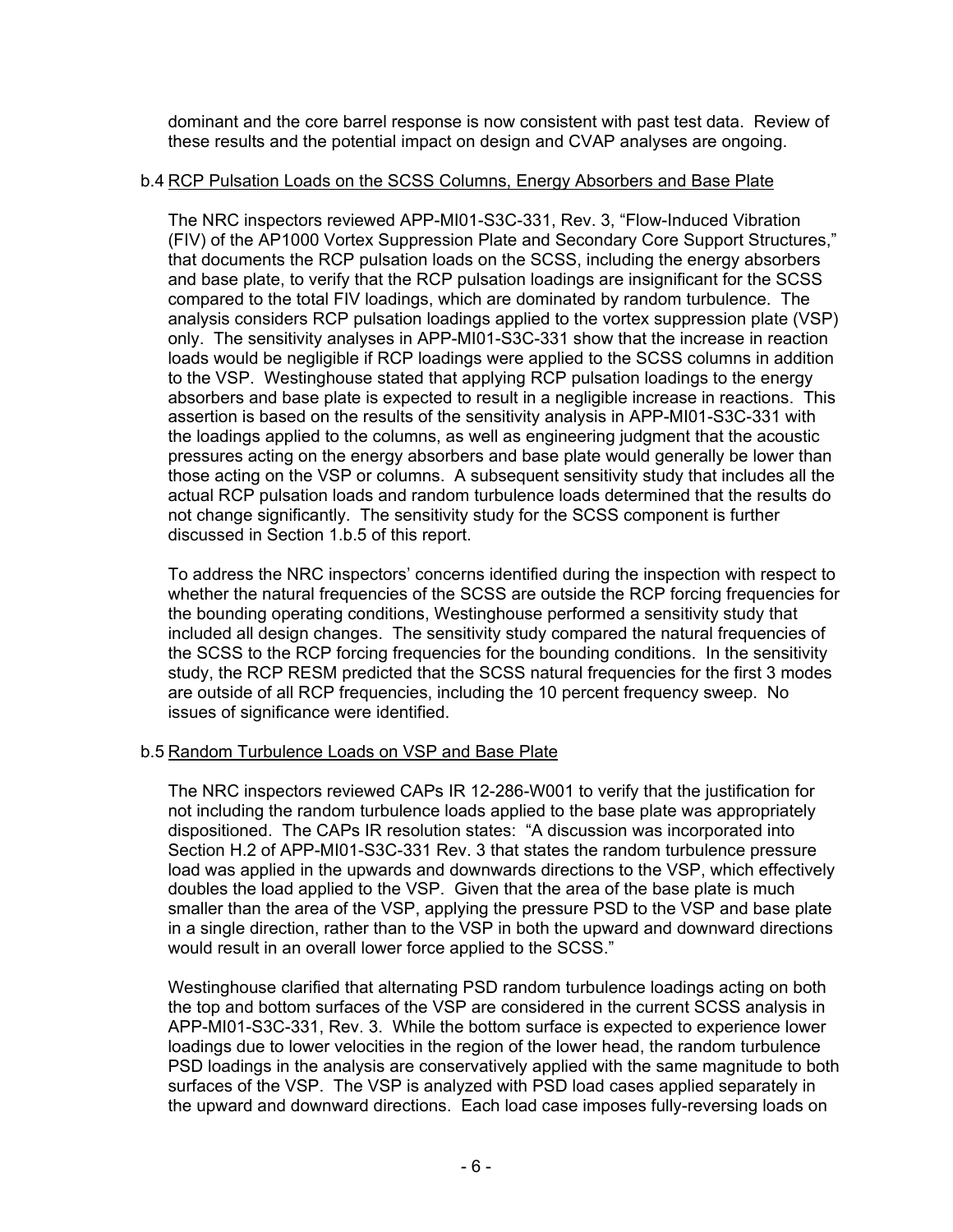the structure. Thus, the upward and downward load cases are equivalent to fully-reversing loads on the top and bottom surfaces of the VSP. Because these load cases are due to random turbulence and are statistically uncorrelated, the results are combined by the square root of the sum of the squares.

The NRC inspectors identified that turbulence forces are dynamic forces that act in both directions (i.e., upwards and downwards) and therefore the loads applied to the VSP would not be doubled. The NRC staff determined that the engineering judgment did not support the basis for closing CAPs IR 12-286-W001 and the basis for not applying the random turbulence loads to the base plate in APP-MI01-S3C-331, Rev. 3. In further discussions with Westinghouse staff, they recognized that the loads applied to the VSP are not doubled. However, Westinghouse was able to provide assurance that while the engineering justification provided in CAPs IR 12-286-W001 and the calculation note in APP-MI01-S3C-331, Rev. 3 are incorrect, the loadings applied in the analysis were conservative. The NRC inspectors identified this issue as Nonconformance 99900404/2013-203-02 for failure to correct a condition adverse to quality.

The NRC inspectors also reviewed the Westinghouse engineering judgment used to justify not applying vertical random turbulence PSDs to the base plate in the SCSS analysis in APP-MI01-S3C-331, Rev. 3. The justification is based on the low velocities expected in the bottom of the lower head. Additionally, the analysis includes a conservative random turbulence loading applied vertically to the VSP. Westinghouse concluded that additional loading on the base plate would be offset by the conservatisms already included in the analysis in the vertical VSP loadings. Similar conservatisms in the flow skirt turbulence pressures include neglecting any velocity decay from the exit of the flow skirt to the SCSS. Since the turbulence scales approximately as the square of the velocity, Westinghouse concluded that the current VSP vertical loadings are significantly conservative.

The NRC inspectors noted that velocity is only one of the parameters in determining the random turbulence response. The frequency of the random turbulence forcing function is also important in determining whether resonance occurs when the frequency of the forcing function coincides with one of the natural frequencies of the structures.

To address the NRC inspectors' concerns with respect to the random turbulence loads on VSP and base plate, Westinghouse performed a sensitivity study to support the engineering judgment presented in the random turbulence analysis of the SCSS. The sensitivity study includes actual loadings based on the reactor coolant velocities at the exit of the flow skirt, and its propagation through the lower plenum. The sensitivity study applies the actual RCP and random turbulence loads to all surfaces of the SCSS components (support columns, VSP, energy absorbers, and base plate). Per APP-MI01-S3R-002, Rev. 3, "AP1000 Generic Reactor Vessel Internals (RVI) Summary Design Report," the energy absorber weld has the lowest high cycle fatigue stress margin among the SCSS components. The sensitivity study presents the reaction loads at the energy absorber as reaction loads at the base plate because the stress in the energy absorber welds are directly proportional to the reaction loads applied to the energy absorbers. The results of the sensitivity study determined that the reaction loads using actual loads are at least 36% less than the reaction loads that used conservative design loads, as presented in APP-MI01-S3C-331, Rev. 3. In conclusion, the sensitivity study quantitatively demonstrates that the existing analysis results are conservative and that the SCSS component fatigue stresses will not exceed the ASME Code stress limits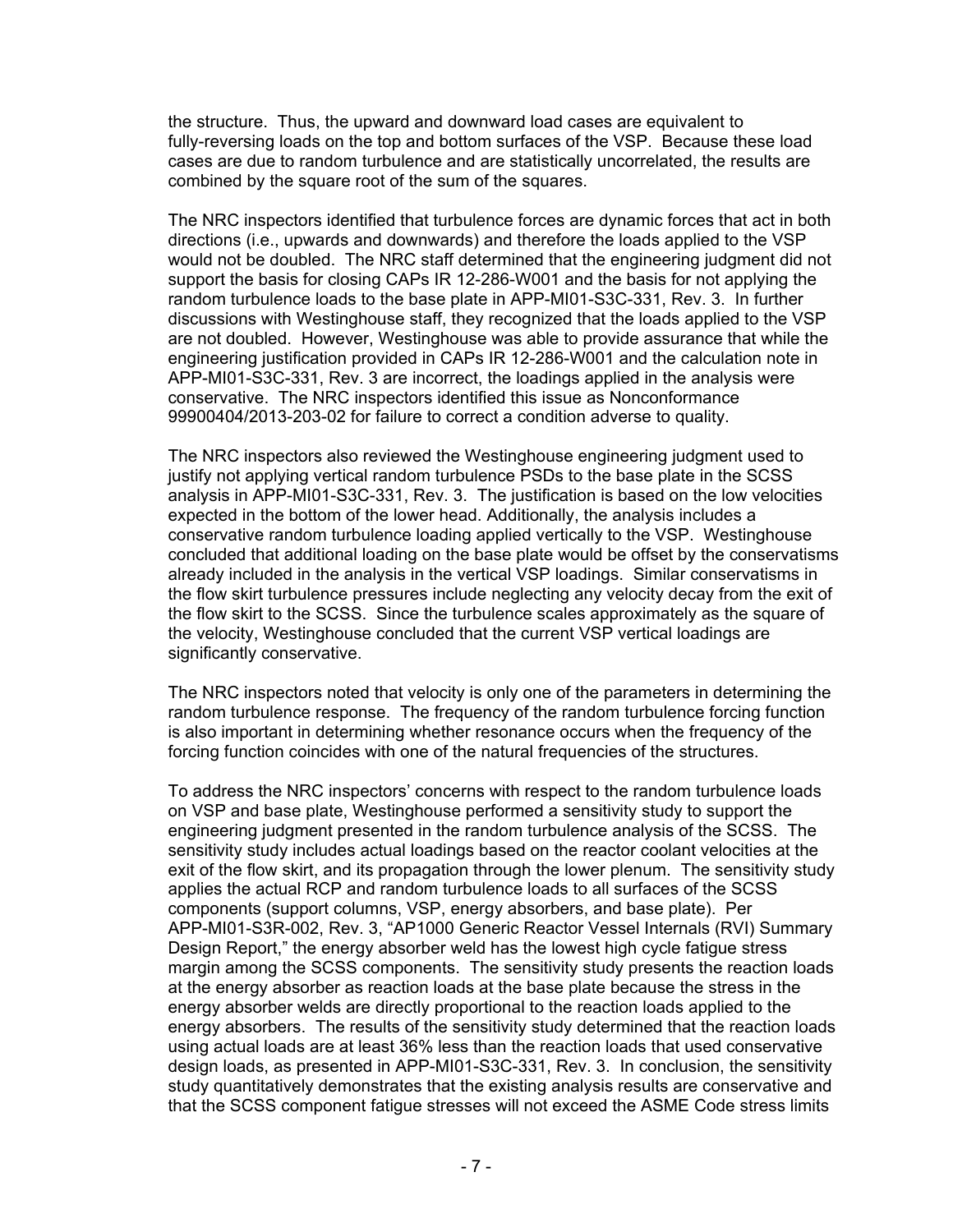when the appropriate RCP and random turbulence loads are applied to the SCSS components.

#### b.6 Random Turbulence load on the Core Shroud

The NRC inspectors reviewed the white paper in the attachment to APP-MI01-S3C-107, Rev. 1 to verify that the engineering judgment used to justify not applying the random turbulence load to the core shroud was adequate. The white paper concludes that the forcing function on the core shroud is only 1% of the forcing function on the core barrel. In addition, Westinghouse stated that the direct loadings due to random turbulence forces in the reactor core region are small compared to the loads induced by the hydraulic coupling between the core shroud and core barrel. The direct loadings due to random turbulence forces in the reactor core region are also small compared to the base excitation driven by the vibration of the LCSP due to random turbulence. Lastly, Westinghouse stated that the forcing function on the core shroud is negligible compare to the forcing function on the core barrel.

To provide additional quantitative basis to support the engineering judgment to justify not including the random turbulence load on the core shroud, Westinghouse provided a comparison of the analytical results from the random turbulence RESM and 1/7th scale flow test results. The comparison shows that both the core shroud-to-core barrel root mean square (RMS) displacement and the absolute LCSP RMS displacement from the random turbulence RESM are at least 1.44 times greater than those in the AP1000 1/7th scale test. Westinghouse stated that this comparison demonstrates that even with the exclusion of the core shroud turbulence forcing functions from the random turbulence RESM, the response of the LCSP is still conservative.

Westinghouse also performed a sensitivity study that repeated the random turbulence RESM analysis with the inclusion of the direct application of core-side turbulence loads to the core shroud. The relative core shroud-to-core barrel displacement and LCSP lateral displacements from the sensitivity study were compared to the results from Revision 2 of APP-MI01-S3C-107 that does not include the direct-applied core shroud loads. The comparison shows that the displacements from the new analysis increase by no more than 0.1%. Westinghouse concluded that the direct-applied turbulence loads on the core shroud has a negligible effect on the response of the core shroud and the LCSP. The quantitative results from the sensitivity study demonstrated that the direct-applied random turbulence loads on the core shroud has a negligible effect on the FIV analysis results. No issues of significance were identified.

### b.7 Use of ASME Code Figure I-9.2.2 Fatigue Curves

Revision 19 of the AP1000 certified design uses the 1998 Edition through 2000 Addenda of the ASME Code as the ASME Code of record. The NRC inspectors reviewed APP-MI01-S3R-002, Rev. 3, to verify that Westinghouse used the appropriate fatigue curves in the 1998 Edition of the ASME Code, Section III, Article NG-3000, "Design," Appendix I, Figure I-9.2.2, "Design Fatigue Curves for Austenitic Steels, Nickel-Chromium-Iron Alloy, Nickel-Iron-Chromium Alloy, and Nickel-Copper Alloy for  $S_a \le 28.2$ ksi, for Temperatures Not Exceeding 800°F." Mandatory Appendix I allows the use of three separate fatigue curves if the requirements in the Code are met. The three curves included the less conservative Curves A, B and the more conservative Curve C. The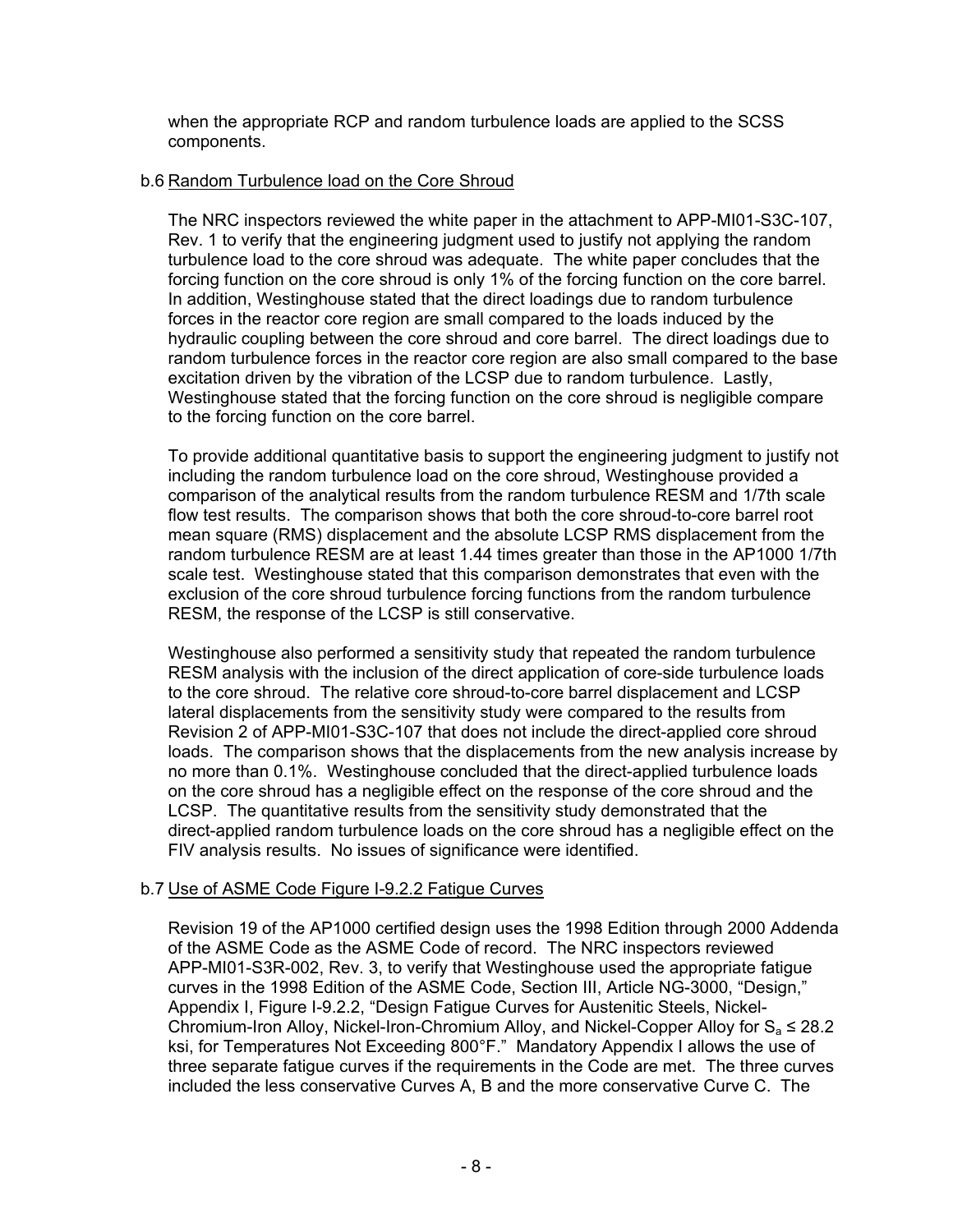less conservative Curves A and B were removed from the Code starting in the 2007 Edition.

The RVI summary design report uses the Curve A endurance limit for the high cycle fatigue stresses for the guide tube support pins and direct vessel injection deflector support pins. All other stainless components are below the Curve C endurance limit. Using Curve A for the pins meets the Code requirements because the pins are machined and are non-welded components. No issues of significance were identified.

#### b.8 Preoperational Tests for Upper Internals Components.

The AP1000 CVAP analysis and test planning are currently in progress. The NRC inspectors interviewed Westinghouse staff to determine how the Westinghouse test plan will meet Regulatory Guide (RG) 1.20, Rev. 2, "Comprehensive Vibration Assessment Program for Reactor Internals during Preoperational and Initial Startup Testing."

Westinghouse described the flow paths to the upper reactor vessel head. The flow through the spray nozzles is driven by the hydraulic pressure differential between the top of the downcomer and the upper head. The fuel pressure drop represents a significant part of the spray nozzle driving pressure differential. Preoperational testing is performed without any fuel loaded in the core. During preoperational testing, the hydraulic pressure loss of the fuel will be simulated by a system of orifice plates installed in the upper internals and upper head flow path. These orifice plates are designed to produce a best estimate of the full RCS flow rate at 100% of the RCP pump speed, while providing prototypic spray nozzle driving pressure drops and velocities. The use of the orifice plates is designed to produce the maximum flow rates possible throughout all areas of the RVI for the 100% RCP pump speed condition.

Since the AP1000 CVAP analysis and test planning are currently in progress, Westinghouse stated that if any planned test conditions are identified for which normal operating conditions are not accurately or sufficiently simulated, these conditions will be explicitly identified and documented. Furthermore, Westinghouse stated that if non-conservatisms are identified, both analytical and testing methodologies to account for those non-conservatisms will be detailed and documented within the CVAP. No issues of significance were identified.

### b.9 Computational Fluid Dynamics (CFD) Benchmarking

The NRC inspectors interviewed the Westinghouse staff to verify that the computational fluid dynamics analysis was appropriately benchmarked. Benchmarking is addressed generically in the Westinghouse procedures for design analyses and design verification. For a sample of forcing function calculations, including the CFD analyses, the NRC inspectors verified that these calculations were performed in accordance with relevant Westinghouse procedures. Westinghouse provided an example roadmap of the development of a benchmarked AP1000 downcomer forcing function in which CFD analyses were involved.

The initial AP1000 downcomer turbulence forcing function was developed using a CFD model of the inlet nozzles, downcomer and lower plenum combined with test data from a model scale test of the RVIs for a reference plant that is very similar to the AP1000 RVI configuration. The resulting downcomer turbulence forcing functions were applied to a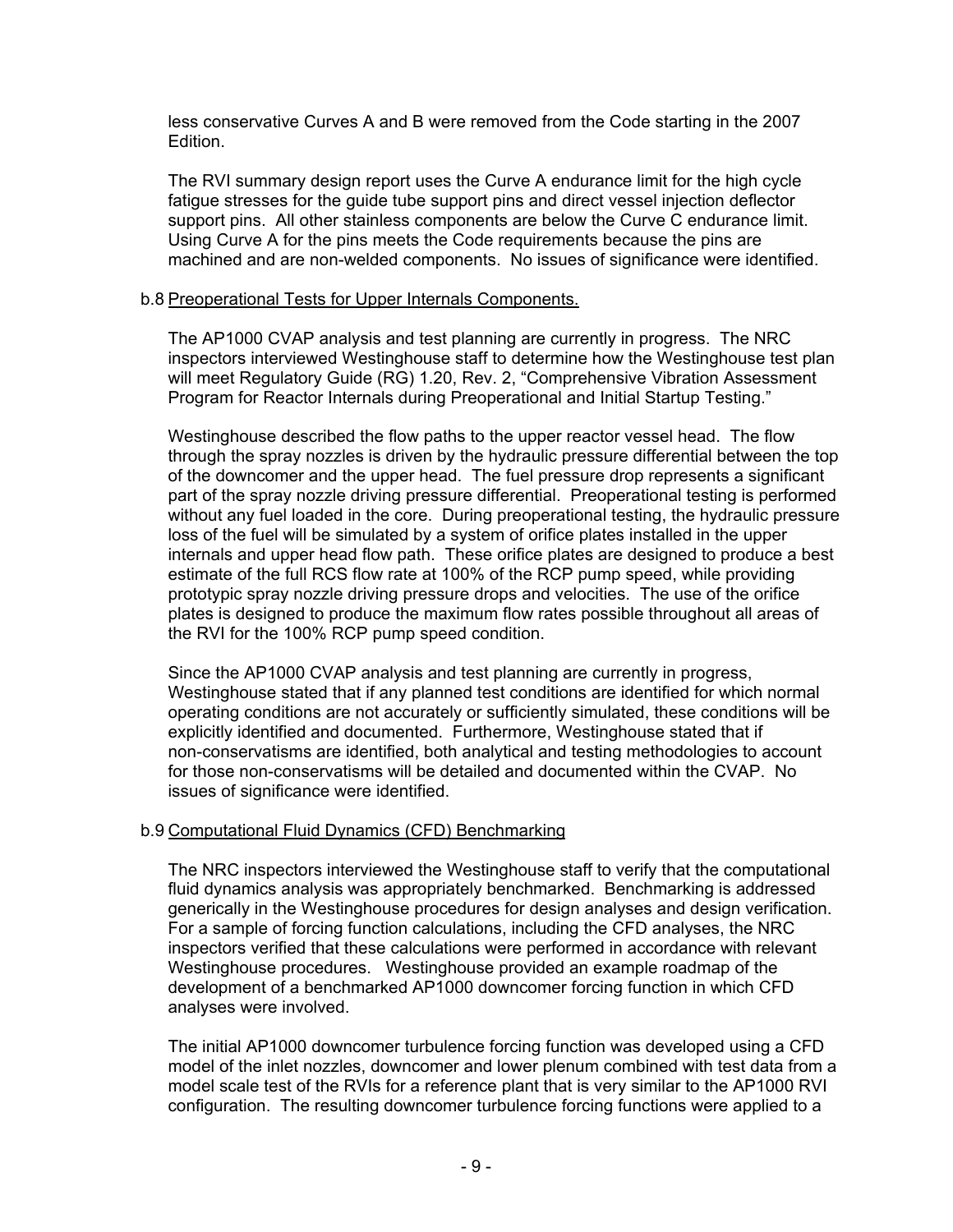detailed finite element model (FEM) of the full scale reactor internals of the reference plant. The resulting FEM forced response of the core barrel was compared to the preoperational test core barrel response of the reference plant and the turbulence forcing function was adjusted to make the FEM forced response correlate with the test data.

An updated downcomer turbulence forcing functions was then developed to incorporate even more AP1000 specific test data for comparison, and because of geometry and hydraulic differences between the AP1000 and reference plant. The development of the updated AP1000 downcomer turbulence forcing function used an updated AP1000 CFD model as well as AP1000 specific oscillatory pressure data. The updated AP1000 downcomer turbulence forcing function was then compared to the benchmarked legacy downcomer turbulence forcing function and the enveloping values are used as the final design inputs.

The NRC inspectors verified that the AP1000 turbulence forcing function approach is based on published methodology (M. K. Au-Yang, "Flow Induced Vibration of Power and Process Plant Components," ASME Press, New York, 2001), much of which is derived from model scale test data. The pressure values in this textbook are very conservative to account for the high variability in the reported test data. To provide a more appropriate pressure spectra estimate, the AP1000 turbulence forcing function employs spatially appropriate pressure spectra derived from Westinghouse model scale test data and CFD analyses. No issues of significance were identified.

### c. Conclusions

The NRC inspectors concluded that Westinghouse's responses adequately addressed the 17 questions identified in the attachment to this inspection report. With the exception of Nonconformance 99900404/2013-203-01, Westinghouse was able to quantitatively demonstrate the soundness of its engineering judgment used to justify not including certain design changes and loads in the FIV analysis. Nonconformance 99900404/2013-203-01 was issued for Westinghouse's failure to verify the adequacy of the following models used to predict the AP1000 reactor internals dynamic response: the reactor coolant pump RESM and the random turbulence RESM.

Additionally, Nonconformance 99900404/2013-203-02 was issued for Westinghouse's failure to correct a condition adverse to quality related to not applying the random turbulence loads to the vortex suppression plate when Westinghouse used engineering judgment that did not support the basis for this decision.

### 2. Training and Qualification of Personnel

### a. Inspection Scope

The inspectors reviewed Westinghouse's policies and procedures to verify that Westinghouse was implementing training activities in a manner consistent with regulatory requirements and industry standards. The inspectors reviewed the personnel training and qualification process and the training and qualification records of five design and analysis authors and verifiers, and one contracted design and analysis author to verify conformance with the requirements in Criterion II, "Quality Assurance Program," of Appendix B, "Quality Assurance Criteria for Nuclear Power Plants and Fuel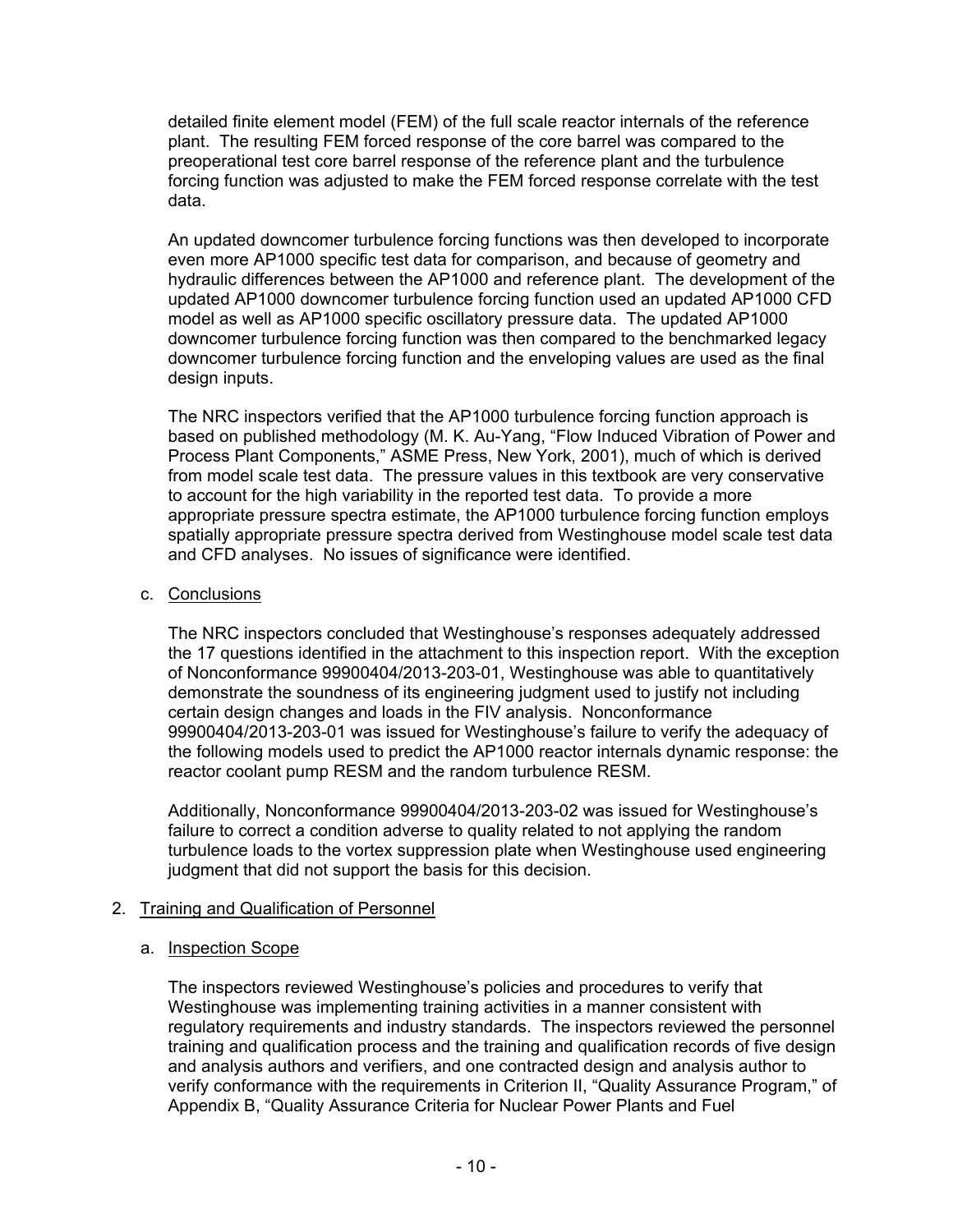Reprocessing Plants," to 10 CFR Part 50, "Domestic Licensing of Production and Utilization Facilities." In addition, the inspectors discussed the personnel training and qualification process with Westinghouse management and technical staff. The attachment to this inspection report lists the documents reviewed by the inspectors.

#### b. Observations and Findings

The inspectors verified that training programs had been established and implemented for the indoctrination and training of personnel performing design and design verification activities to assure that proficiency was achieved and maintained. WEC 2.6, "Training," describes the policy and requirements for training and qualification of personnel performing activities affecting the quality of items and services supplied by Westinghouse. Specific training, education, and experience criteria for specific job functions are not defined in the procedure. Instead, WEC 2.6 identifies that the responsible manager determines the personnel competencies necessary for the assigned activities and assesses the associated needs for each activity. The manager ensures that necessary actions, including training, are completed to achieve the necessary competency. In addition, the responsible manager evaluates the actions taken to confirm that personnel are adequately trained, competent, and qualified to manage and perform assigned work activities. The manager identifies the applicable Westinghouse policies and procedures to which the employee is to be trained and documents them in the training needs matrix, which is maintained in the employees training file. The procedural training plan is communicated to the employee, the employee completes the training, and a record is maintained in the employees training file. The manager then reviews the file to ensure that the employee has completed the training on the Westinghouse policies and procedures.

The NRC inspection team interviewed Westinghouse staff to determine the process that Westinghouse managers use to ensure that their staff has achieved the necessary competency to perform assigned work. As described above, the employee's manager determines that an employee has achieved the necessary competency to perform assigned work. The responsible manager reviews the employee's education and experience and determines any additional formal training or on the job training that is necessary to perform assigned work. The identification of the additional training is not formally documented; however, the completion of the training and the performance of work are documented in quality records. The manager, in conjunction with the appropriate technical leads, reviews the employee's training records and completed work and determines which level of work the employee is competent to perform. For example, the manager will identify if the employee is competent to a) co-author a document with a more competent employee, b) independently author calculation notes provided the scope of work is within their area of competency, c) independently author and verify calculation notes within their areas of competency, or d) function as technical leads or subject matter experts that are qualified to oversee technical work in the areas identified and serve as reviewers to ensure competent staff work is being achieved. The outcome of this determination is documented in an uncontrolled qualification matrix. There is no controlled documentation attesting to this determination. Westinghouse took immediate corrective action and opened issue report number 13-094-M066 to address the lack of objective evidence on how different levels of qualification are achieved and documented. Since the process is documented and Westinghouse took immediate corrective action, this issue is considered of minor significance.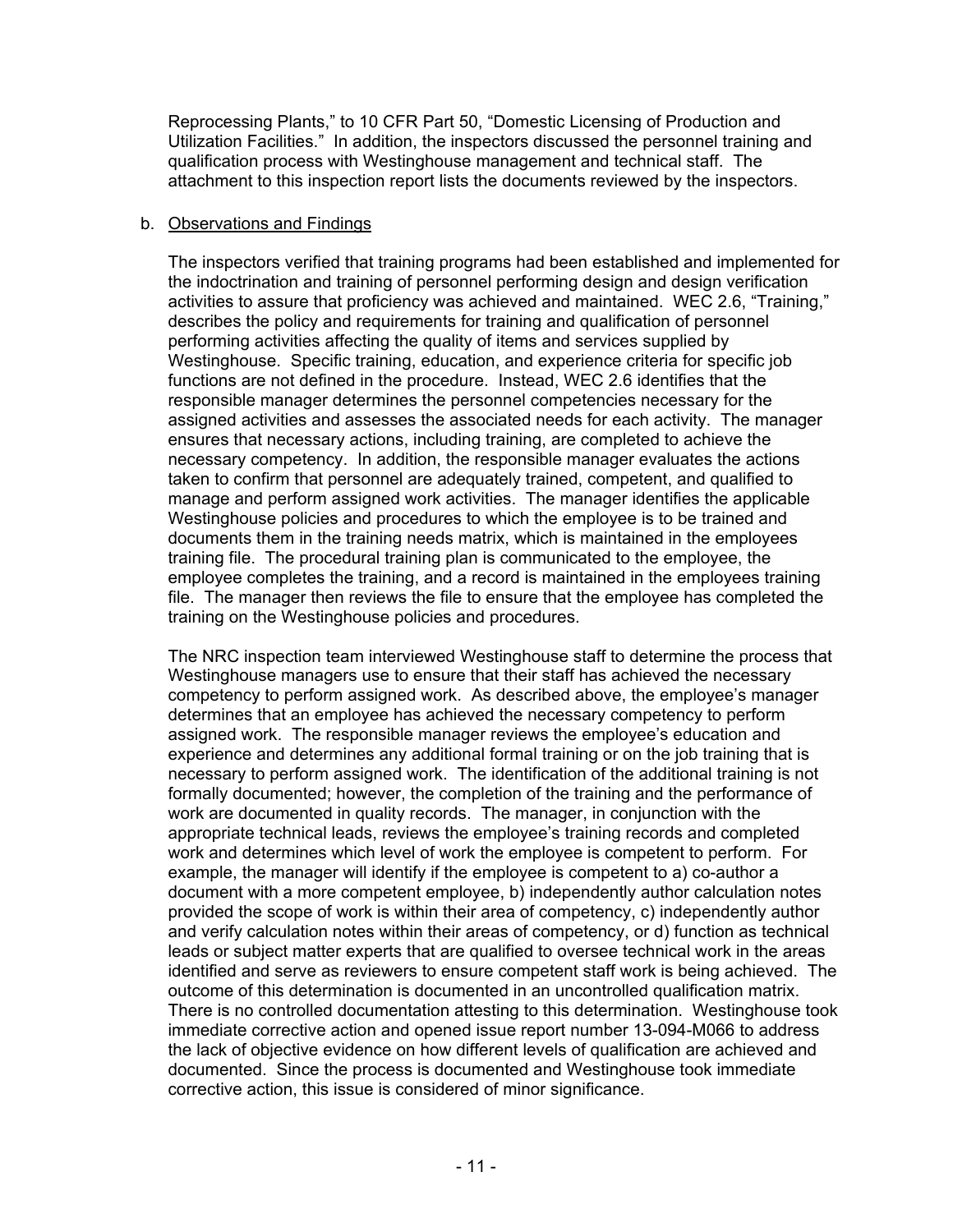#### c. Conclusions

The inspectors concluded that Westinghouse's program requirements for training and qualification of personnel are consistent with the requirements of Criterion II of Appendix B to 10 CFR Part 50. The inspectors also concluded that Westinghouse's quality assurance manual and associated training and qualification procedures were adequate and effectively implemented. No findings of significance were identified.

#### 3. Entrance and Exit Meetings

On April 3, 2013, the inspectors discussed the scope of the inspection with Mr. William Bedont, Westinghouse Process Manager, and with Westinghouse management and staff. On April 5, 2013, the inspectors presented the inspection results and observations during an exit meeting with Mr. Bedont and other Westinghouse management and staff. The attachment to this report lists the entrance and exit meeting attendees, as well as those interviewed by the inspectors.

On May 16, 2013, the inspectors conducted a subsequent exit meeting with Anthony Sicari, Principle Licensing Engineer, and other Westinghouse personnel to discuss a the identification of an additional nonconformance not presented at the April 5, 2013 exit meeting.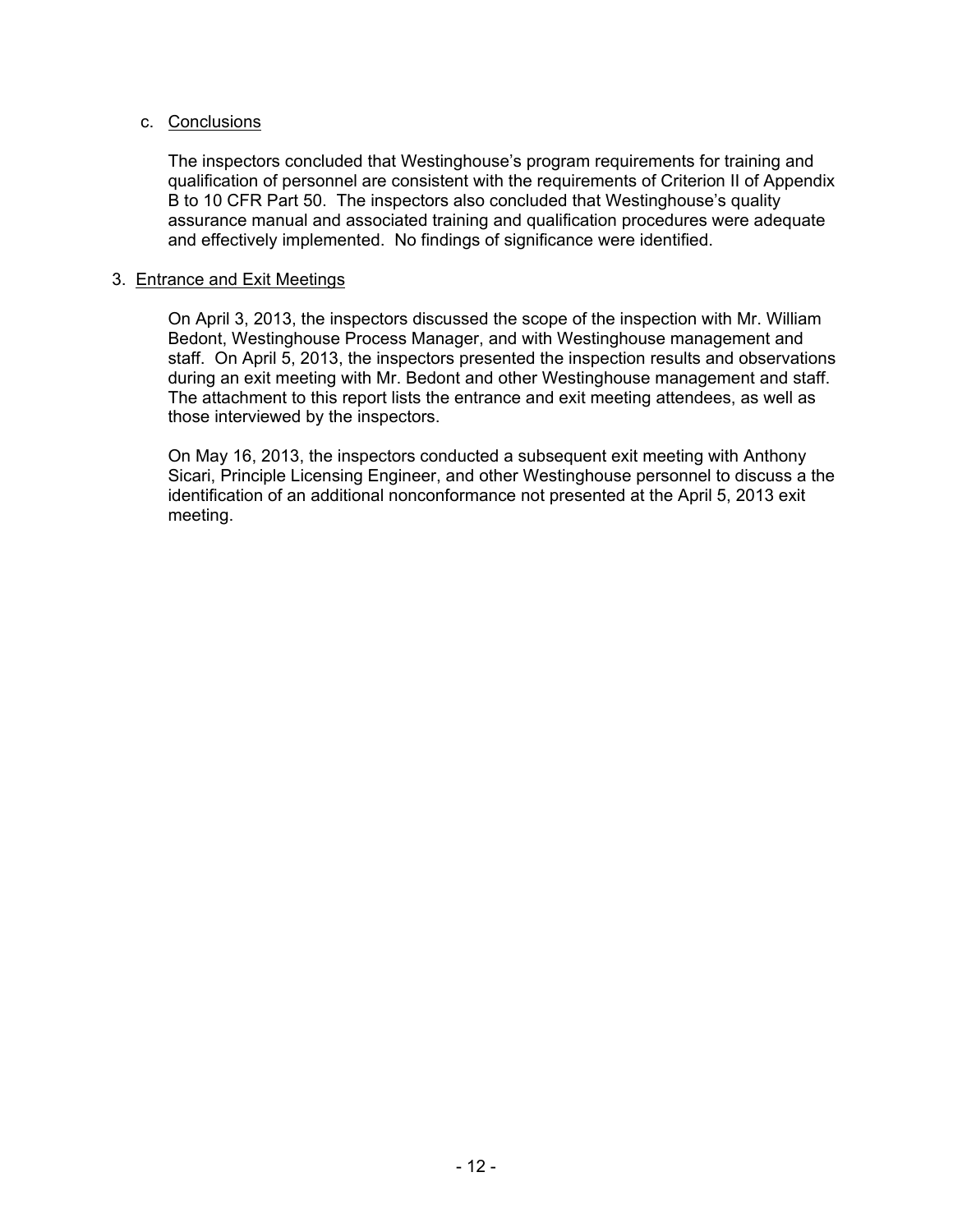# **ATTACHMENT**

# 1. ENTRANCE/EXIT MEETING ATTENDEES

| <b>Name</b>             | Title                                         | <b>Affiliation</b> | Entrance                | Exit                            | Interviewed             |
|-------------------------|-----------------------------------------------|--------------------|-------------------------|---------------------------------|-------------------------|
| <b>Richard McIntyre</b> | <b>Inspection Team</b>                        | NRC/NRO            | X                       | X                               |                         |
|                         | Leader                                        |                    |                         |                                 |                         |
| Samantha Crane          | Inspector                                     | NRC/NRO            | X                       | $\overline{X^*}$                |                         |
| Yuken Wong              | <b>Technical Specialist</b>                   | NRC/NRO            | $\overline{\mathsf{x}}$ | $\overline{\mathsf{x}}$         |                         |
| <b>Edward Roach</b>     | <b>Branch Chief</b>                           | NRC/NRO            |                         | $\overline{\mathsf{X}^{\star}}$ |                         |
| Joseph Colaccino        | <b>Branch Chief</b>                           | NRC/NRO            |                         | $\overline{\mathsf{x}}$         |                         |
| <b>Bill Bedont</b>      | Resource Manager                              | Westinghouse       | X                       | $\mathsf{X}$                    | X                       |
| Mark Urso               | Resource Manager                              | Westinghouse       | X                       | $X^*$                           | X                       |
| <b>Richard Volomer</b>  | <b>Fellow Engineer</b>                        | Westinghouse       | $\overline{\mathsf{x}}$ | $\star$                         | $\overline{\mathsf{x}}$ |
| <b>Gregory Meyer</b>    | <b>Principal Engineer</b>                     | Westinghouse       | X                       | $\star$                         | $\overline{\mathsf{x}}$ |
| Gregory Imbrogno        | <b>Principal Engineer</b>                     | Westinghouse       | $\overline{\mathsf{x}}$ | $\star$                         | $\overline{\mathsf{x}}$ |
| David Roarty            | <b>Consulting Engineer</b>                    | Westinghouse       | $\overline{\mathsf{x}}$ | X                               | $\overline{\sf x}$      |
| Matt Palamara           | Senior Engineer                               | Westinghouse       | $\overline{\mathsf{x}}$ |                                 | $\overline{\mathsf{x}}$ |
| <b>Anthony Sicari</b>   | <b>Principal Licensing</b><br>Engineer        | Westinghouse       | $\overline{\mathsf{X}}$ | $X^*$                           | $\mathsf{X}$            |
| John Fasnacht           | <b>Director</b>                               | Westinghouse       | X                       | X                               | X                       |
| Doug Holderbaum         | <b>Director</b>                               | Westinghouse       |                         | $\overline{\mathsf{X}^*}$       | $\overline{\mathsf{x}}$ |
| <b>Richard DeLong</b>   | <b>Director</b>                               | Westinghouse       |                         | $\overline{\mathsf{X}^{\star}}$ |                         |
| Paul Russ               | <b>Director</b>                               | Westinghouse       |                         | X                               |                         |
| Ron Wessel              | <b>Regulatory Inspection</b><br>Coordinator   | Westinghouse       |                         | $\star$                         |                         |
| Jim Gresham             | Regulatory<br>Compliance Manager              | Westinghouse       |                         | $\star$                         |                         |
| Jim Brennan             | Vice President<br><b>Engineering Services</b> | Westinghouse       |                         | $\star$                         |                         |
| <b>Terry Rudek</b>      | <b>Director</b>                               | Westinghouse       |                         | $\star$                         |                         |
| Dick Whipple            | <b>Operations Manage</b>                      | Westinghouse       |                         | $\star$                         |                         |
| <b>Bill Smoody</b>      | Principal Engineer                            | Westinghouse       |                         | $\star$                         |                         |
| John Green              | Licensing Manager                             | Westinghouse       |                         | $\star$                         |                         |

\* denotes attendance at the May 16, 2013 exit meeting.

### 2. INSPECTION PROCEDURES USED

Inspection Procedure (IP) 43003, "Reactive Inspections of Nuclear Vendors."

### 3. LIST OF ITEMS OPENED, CLOSED, AND DISCUSSED

The following items were found during this inspection:

| Item Number          | Status | <u>Type</u> | Description   |
|----------------------|--------|-------------|---------------|
| 99900404/2013-203-01 | Open   | <b>NON</b>  | Criterion III |
| 99900404/2013-203-02 | Open   | <b>NON</b>  | Criterion XVI |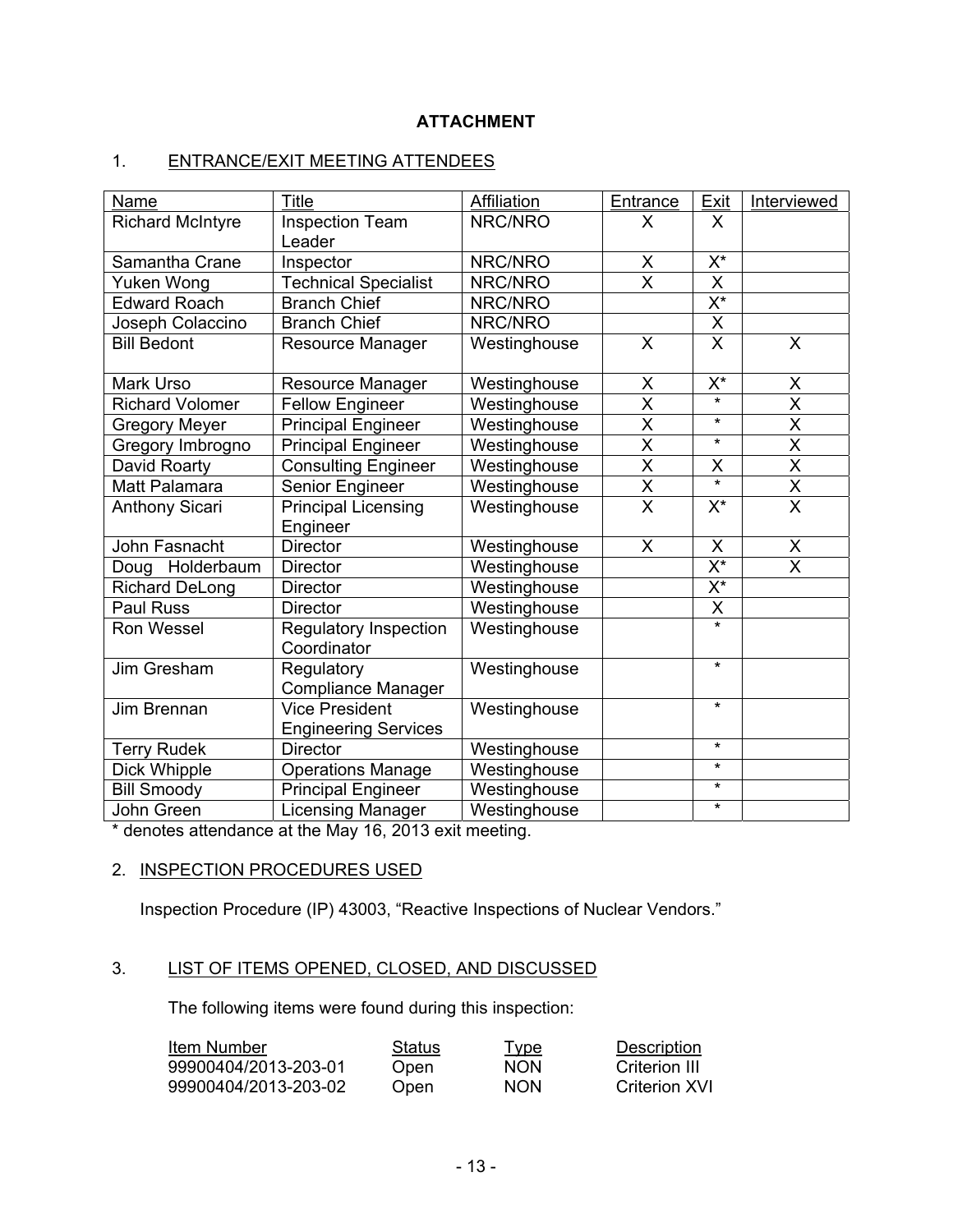# 4. DOCUMENTS REVIEWED

- APFIV-DRT-B21-MV006, Rev. 0, "AP1000 Scale Model Testing FIV Test Report"
- American Society of Mechanical Engineers Boiler and Pressure Vessel Code, Section III, Article NG-3000, "Design," Appendix I, Figure I-9.2.2, "Design Fatigue Curves for Austenitic Steels, Nickel-Chromium-Iron Alloy, Nickel-Iron-Chromium Alloy, and Nickel-Copper Alloy for  $S<sub>a</sub> \le 28.2$  ksi, for Temperatures Not Exceeding 800°F,"1998 Edition
- APP-MI01-S3C-331, Rev. 3, "Flow-Induced Vibration (FIV) of the AP1000 Vortex Suppression Plate and Secondary Core Support Structures"
- APP-MI01-S3R-002, Rev. 3, "AP1000 Generic Reactor Vessel Internals (RVI) Summary Design Report"
- APP-RXS-M3C-029, Rev. 2, "AP1000 RVI RCP-Induced Vibration"
- APP-RXS-M3C-303, Rev. 0, "Calculation of Pump-Induced Pulsation Loads for AP1000 Reactor Vessel Internals"
- APP-MI01-S3C-107, Rev. 1, "AP1000 RESM Flow-Induced Vibration Response Analysis"
- "Supporting Information for Westinghouse Flow-Induced Vibration Analyses of the AP1000 Reactor Vessel Internals"
- "Supporting RCP Response Analysis Sensitivity Study for Westinghouse Flow-Induced Vibration Analyses of the AP1000 Reactor Vessel Internals"
- Corrective Action Process (CAPs) Issue Reports (IR)
- CAPs IR 12-285-M038, October 2012, "Potential Damping Error in RCP FIV Analysis APP-RXS-M3C-029 R2 Appendix J"
- CAPs IR 12-286-W001, October 12, 2012, "Some loads were not specifically evaluated in the secondary core support structure analysis in AP1000 design analysis"
- CAPs IR 12-286-W003, October 12, 2012, "Formal documentation of a concern the analysis results in random turbulence analysis (APP-MI01-S3C-107) do not appear to be right"
- CAPs IR 12-286-W008, October 12, 2012, "Two quite different RVI reactor equipment system models (RESM) were used for AP1000 RVI design"
- CAPs IR 12-286-W009, October 12, 2012, "Formal documentation of a concern Random turbulence load needs to be evaluated in random vibration analysis (APP-MI01-S3C-107)"
- CAPs IR 13-045-M035, February 14, 2013, "Incorrect Phasing Relationship of Applied Force-Time Histories in AP1000 RVI FIV Turbulence Analysis"
- CAPs IR 13-094-M066, "Review and Assessment ARIDA Technical Qualification Process"
- LTR-ARIIDA-10-21, "MPR Associates Task-Specific QA Plan and ANSYS Installation Verification for AP1000 Reactor Vessel Internals (RVI) Analysis," Revision 0, dated May 12, 2010
- QA Policy and Procedure Qualifications, SAP Data, dated April 4, 2013
- Regulatory Guide 1.20, "Comprehensive Vibration Assessment Program for Reactor Internals During Preoperational and Initial Startup Testing," Revision 2, issued May 1976WEC 2.6, "Training," Revision 1, dated October 10, 2012
- WES-2011-155, Audit Package for MPR Associates, Inc., performed July 19-22, 2011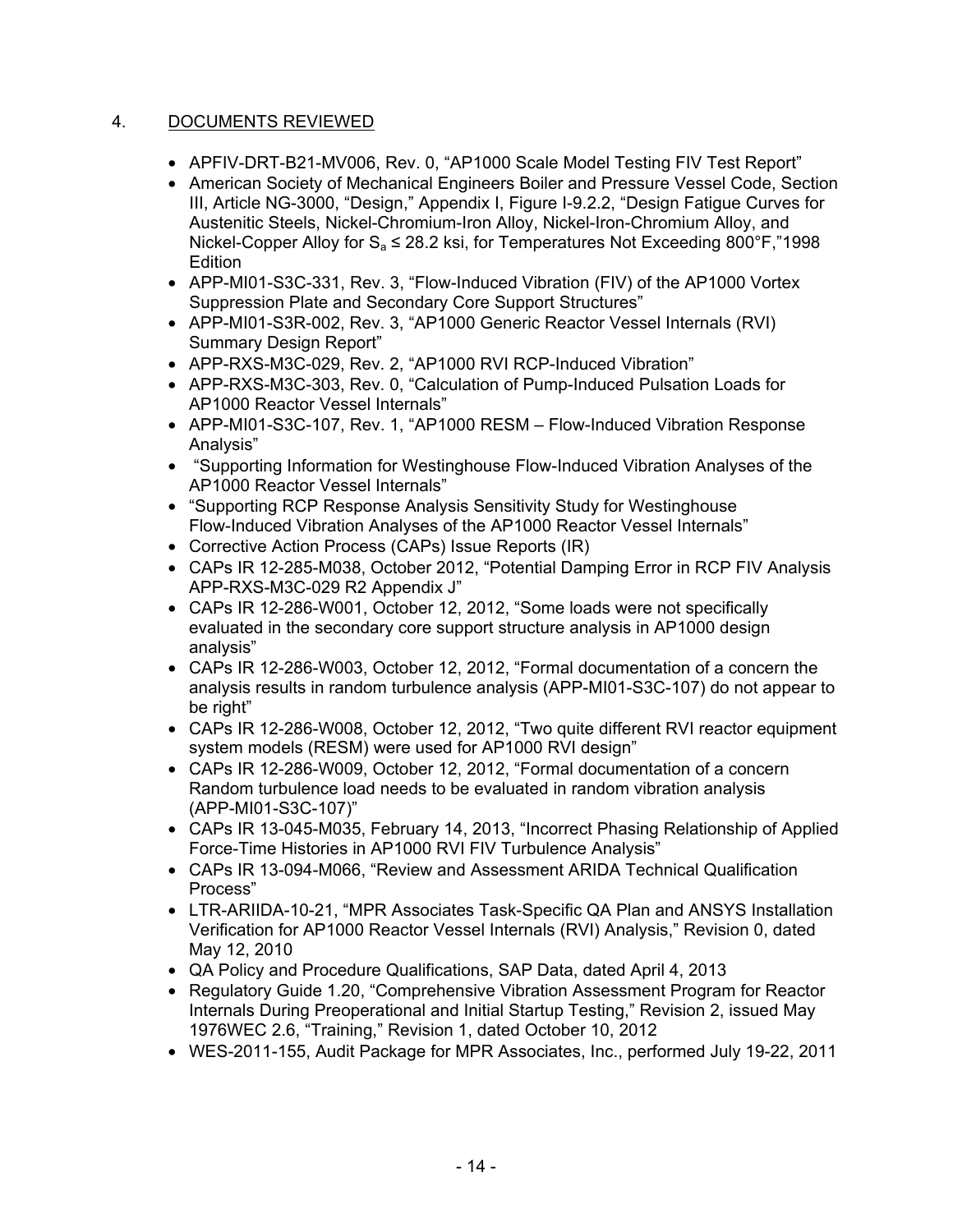# 5. INSPECTION QUESTIONS PROVIDED PRIOR TO THE ENTRANCE MEETING

- 1. Identify all changes made to the AP1000 reactor internals since 2003
- a. Identify which changes, if any, are not included in the reactor equipment system models (RESM) for the reactor coolant pump (RCP) pulsation and the random turbulence (RT) analyses
- b. Describe how those changes were accounted for and any analyses or evaluations done to show that the current model is bounding (conservative)
- 2. The difference between the first core barrel beam mode in the RCP RESM and the AP1000  $1/7<sup>th</sup>$  scale test is more than 10%. Describe and provide the justification that the RESM is adequate in predicting the AP1000 reactor internals dynamic response
- 3. Describe how you demonstrated that the dynamic results from the RESM models are conservative, and when the different modal frequencies are considered, the fatigue results are conservative
- 4. Describe the forcing function applied to the random vibration analysis model and the setup of the  $1/7<sup>th</sup>$  scale test
- a. Describe how you demonstrated that the AP1000 reactor internals and the  $1/7<sup>th</sup>$ scale model achieved similitude
- b. Describe the differences (e.g., forcing function, component layout, etc.) that caused the AP1000 core barrel displacements to be different from those in the historical test data
- 5. Explain the core barrel displacement behavior in the RT RESM
- 6. Describe the effect of the RCP pulsation loads on the energy absorbers and base plate
- 7. Discuss the impact to stress results when the RCP pulsation loads for all cases are included for the secondary core support structure (SCSS) columns
- 8. Describe how you demonstrated that applying random turbulence pressure loads in the upwards and downwards directions to the vortex suppression plate (VSP) is effectively doubling the loads
- 9. Describe how you confirmed that the upwards and downwards random turbulence pressure loads are applied in the most conservative manner (180 degrees out of phase).
- 10. Describe how you quantitatively demonstrated that existing stress results are conservative compare to the results if the random turbulence pressure load is applied to the base plate.
- 11. Describe and demonstrate how the reactor internals vibration predictions without the core shroud turbulence loads are conservative.
- 12. Provide the fatigue stress results of all reactor internal components and discuss how the results will be impacted if the assumptions (design changes, core barrel frequency, lower support plate displacement, RCP pulsation loads on SCSS, turbulence loads on VSP and base plate, turbulence loads on core shroud) are considered in the analyses.
- 13. Identify which ASME Code Section NG component stress limit curve (A, B, or C) was used for the reactor internals component vibration analyses.
- 14. Provide the date that the individuals who addressed the corrective action reports on the AP1000 reactor vessel internals vibration analysis obtained the various levels of flow-induced vibration qualification.
- 15. Describe the flow paths to the vessel head area and how the flow for the upper internals vibration preoperational test, which is conducted without the fuel assemblies, is conservative relative the flow expected during normal operations.
- 16. Describe how the reactor internals comprehensive vibration assessment program analysis meets RG 1.20 and identify which revision of RG 1.20 was used.